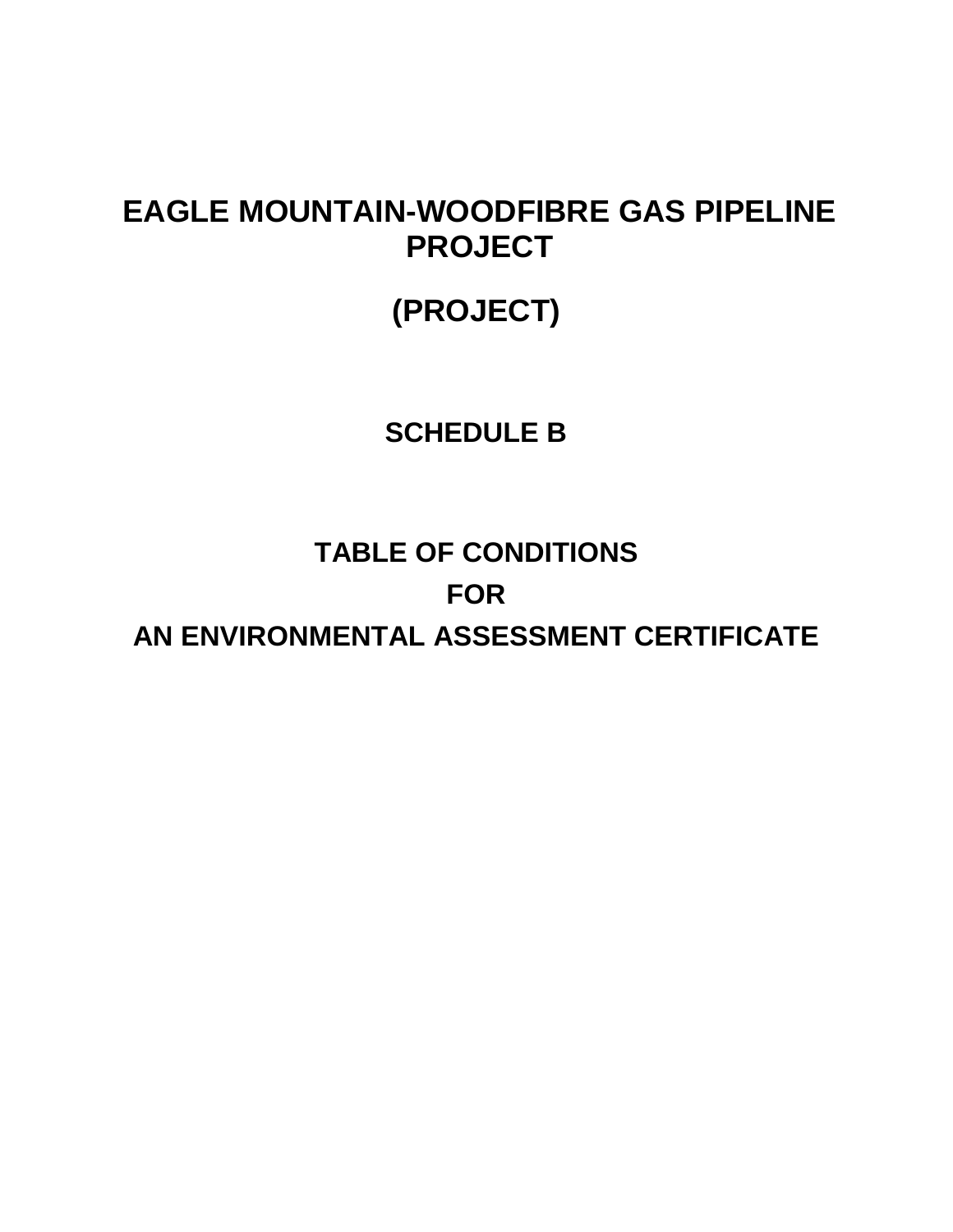#### **DEFINITIONS**

- Aboriginal Groups Kwikwetlem First Nation, Musqueam Indian Band, Squamish Nation and Tsleil-Waututh Nation.
- Application The Application for an Environmental Assessment (EA) Certificate submitted by the Holder on January 12, 2015.
- Aquatic Specialist A Qualified Professional with professional experience in aquatic ecology or fish biology and a B.Sc. or higher degree in an environmental field including but not limited to Biology or Ecology.
- Certified Pipeline Corridor Defined in the Certified Project Description attached as Schedule A to this Certificate.
- Construction The phase of the Project during which physical alteration of land, vegetation or any other aspect of the natural environment, occurs. For the purposes of Schedule B, Construction: (i) does not include any activities conducted solely for investigative purposes under a valid permit or authorization, and (ii) includes upgrading, repairing, replacing, or removing, any existing work or infrastructure.
- Holder The Proponent or, if this Certificate has been transferred in accordance with the conditions below, the person to whom this Certificate has been transferred in accordance with such conditions.
- Old Growth Area Old growth forest or old forest designated under provincial legislation, including an Old Growth Management Area, and spatially defined areas of old growth forest that have been identified during landscape unit planning or an operational planning process by the Province of British Columbia.
- Operations The phase of the Project commencing on the date on which the Project has commenced the commercial transmission of natural gas and ending upon the commencement of decommissioning.
- Project Eagle Mountain Woodfibre Gas Pipeline Project.
- Project Footprint The area directly disturbed by activities relating to the Project, including associated physical works and activities.
- **Qualified** Professional A person who has training, experience and expertise in a discipline relevant to the field of practice set out in the condition, and who is registered with the appropriate professional organization in British Columbia, is acting under that organization's code of ethics and is subject to disciplinary action by that organization.
- Wetland Function As defined in the *Federal Policy on Wetland Conservation (*1996 or as amended or replaced from time to time).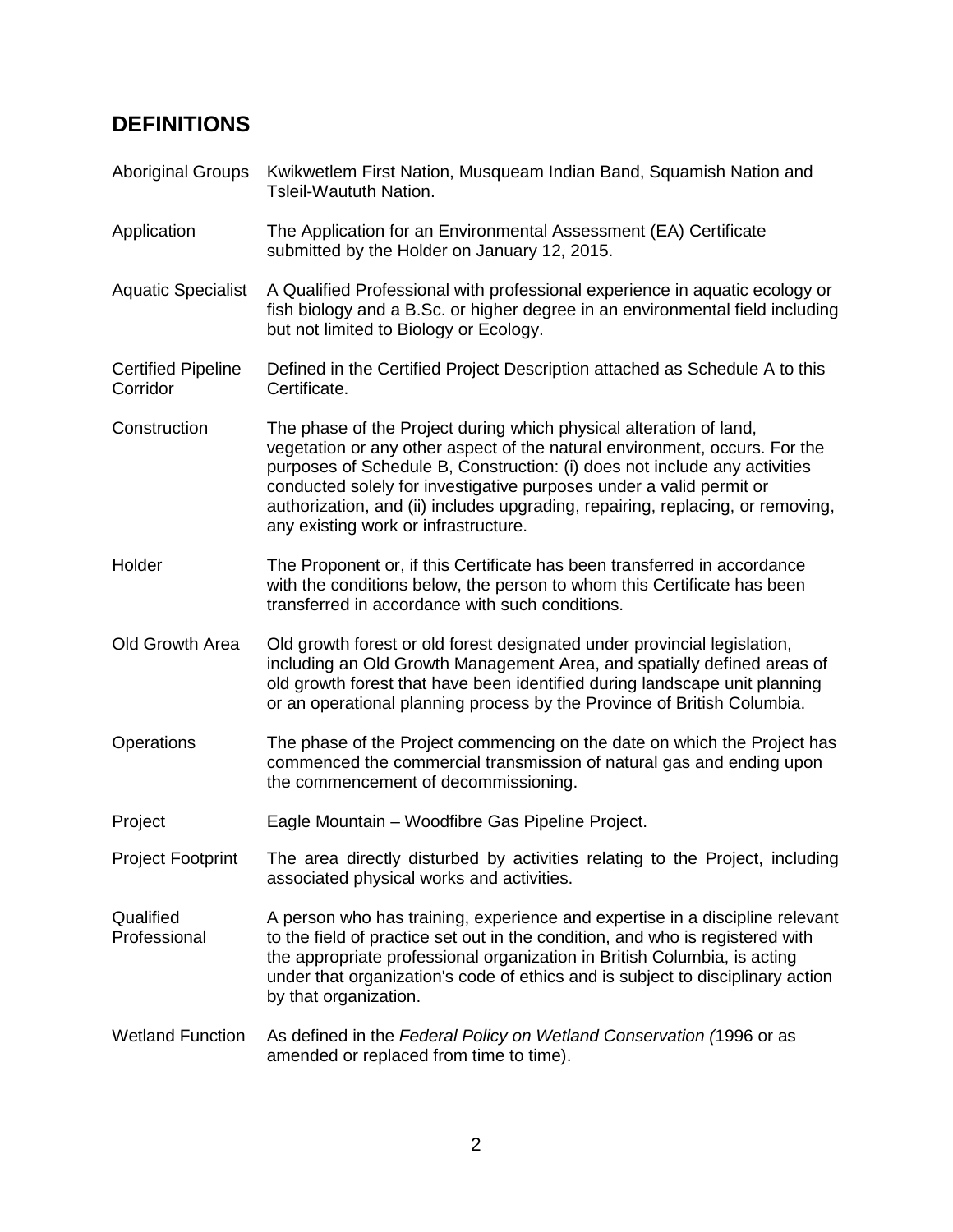### **ACRONYMS**

| <b>BC</b>   | <b>British Columbia</b>         | <b>FLNRO</b> | Ministry of Forests, Lands and     |
|-------------|---------------------------------|--------------|------------------------------------|
| <b>DOS</b>  | District of Squamish            |              | <b>Natural Resource Operations</b> |
| EA          | <b>Environmental Assessment</b> | <b>GBMMP</b> | Grizzly Bear mitigation and        |
| EAO         | <b>Environmental Assessment</b> |              | monitoring plan                    |
|             | Office                          | <b>MOE</b>   | Ministry of Environment            |
| <b>ECCC</b> | <b>Environment and Climate</b>  | <b>MOTI</b>  | Ministry of Transportation and     |
|             | Change Canada                   |              | Infrastructure                     |
| EM          | <b>Environmental Monitor</b>    | <b>OGC</b>   | Oil and Gas Commission             |
|             |                                 | <b>OGAA</b>  | Oil and Gas Activities Act         |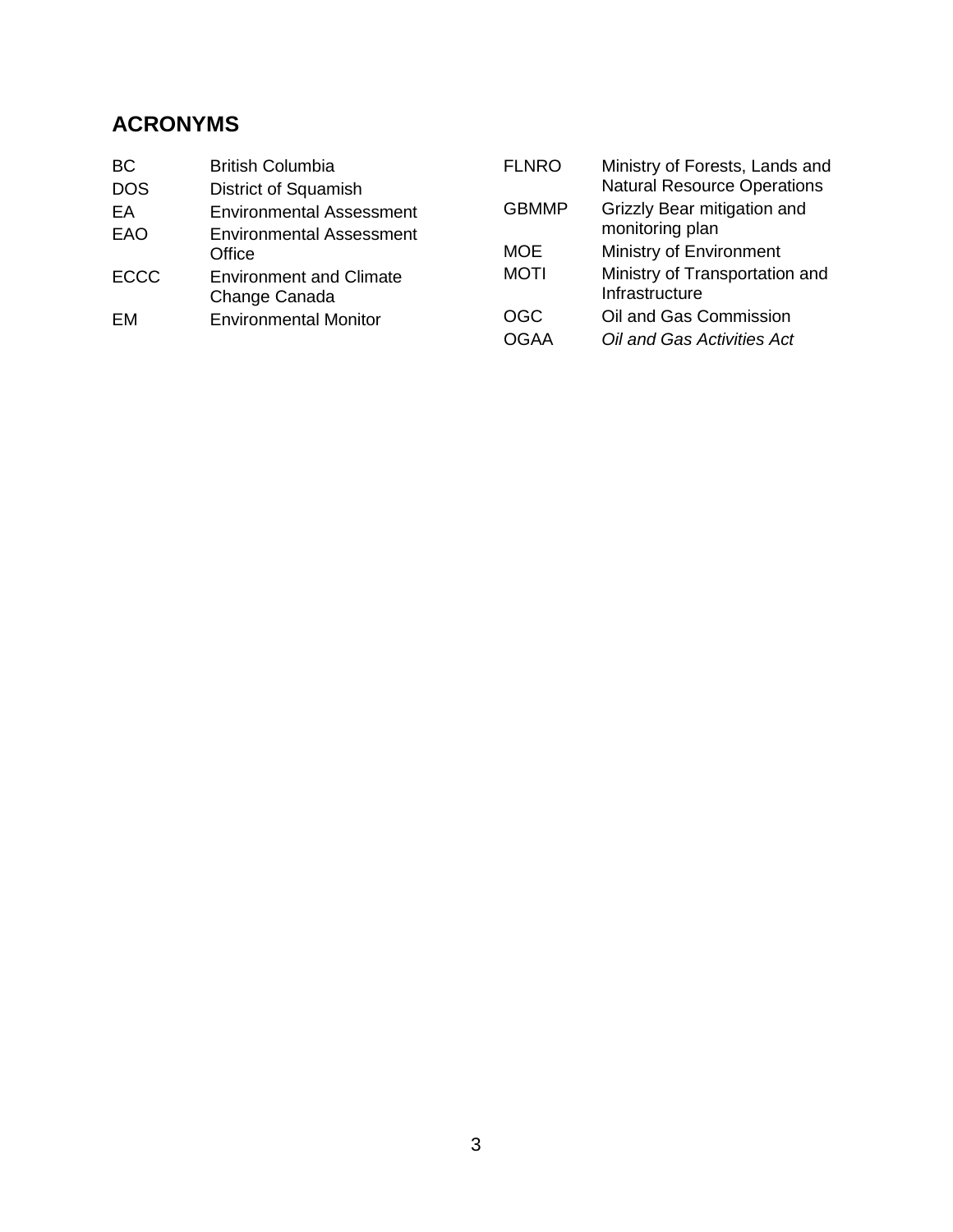### **TABLE OF CONDITIONS**

| No. | <b>Condition</b>                                                                                                                                                                                                                                                                                                                                                                                                                                              |  |  |
|-----|---------------------------------------------------------------------------------------------------------------------------------------------------------------------------------------------------------------------------------------------------------------------------------------------------------------------------------------------------------------------------------------------------------------------------------------------------------------|--|--|
| 1.  | <b>Document Review and Implementation</b>                                                                                                                                                                                                                                                                                                                                                                                                                     |  |  |
|     | Where a condition of this Environmental Assessment Certificate (Certificate) requires the<br>Holder to provide a plan, program or other document, the Holder must provide the plan,<br>program or other document to the Environmental Assessment Office (EAO) in the<br>timeframe referenced in such condition, unless otherwise approved by EAO. The EAO<br>may, within 45 days of receiving a copy of such plan, program or other document, advise<br>that: |  |  |
|     | a) the Holder may proceed to implement the plan, program or other document with<br>or without revisions; or<br>b) a revised plan, program or other document must be provided for approval of EAO<br>prior to a specified activity or milestone.                                                                                                                                                                                                               |  |  |
|     | If EAO advises pursuant to paragraphs (a) or (b) that changes are required to a plan,<br>program or other document, then the Holder must follow the instructions of EAO in that<br>regard.                                                                                                                                                                                                                                                                    |  |  |
|     | If EAO does not advise on a) or b) within 45 days of EAO receiving a plan, program or<br>other document, the Holder may proceed to implement the plan, program or other<br>document.                                                                                                                                                                                                                                                                          |  |  |
|     | The Holder may, or EAO may, require the Holder to, revise any plan, program or other<br>document if the Holder or EAO determines that the implementation of the plan, program<br>or other document is not:                                                                                                                                                                                                                                                    |  |  |
|     | a) meeting one or more objectives set out in the relevant condition of this Certificate;<br>having the effects contemplated or intended, as set out in the plan, program or<br>b)<br>other document itself;                                                                                                                                                                                                                                                   |  |  |
|     | c) consistent with the Certificate; or<br>d) consistent with changes in industry best practices or technology.                                                                                                                                                                                                                                                                                                                                                |  |  |
| 2.  | <b>Plan Development</b>                                                                                                                                                                                                                                                                                                                                                                                                                                       |  |  |
|     | Where a condition of this Certificate requires the Holder to develop a plan, program or<br>similar documents, any such document must, at a minimum, include the following<br>information:                                                                                                                                                                                                                                                                     |  |  |
|     | a) purpose and objectives of the document;<br>b) roles and responsibilities of the Holder, Project personnel and contractors;                                                                                                                                                                                                                                                                                                                                 |  |  |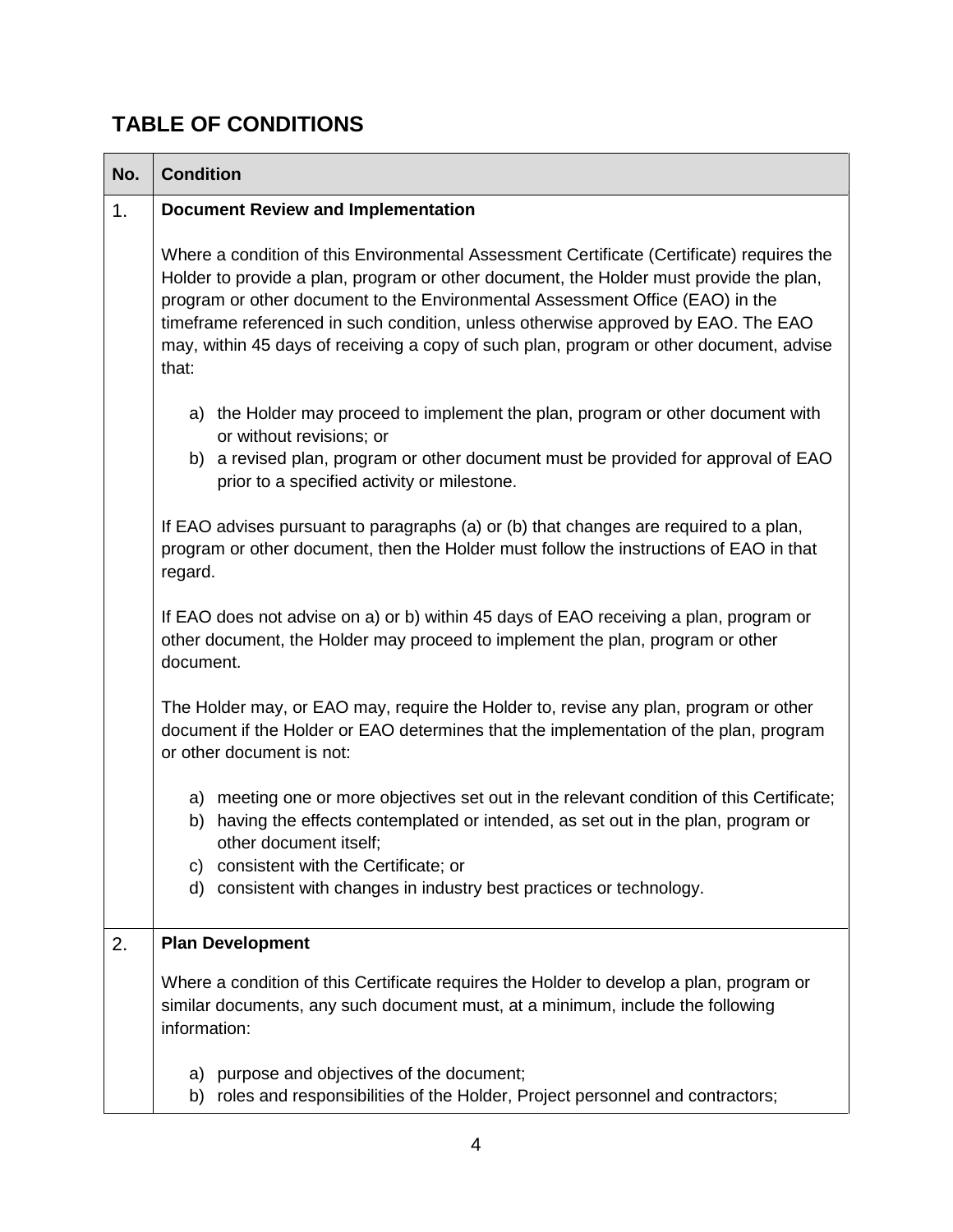|    |       | c) names and if applicable, professional certifications and professional stamps/seals,                                                    |
|----|-------|-------------------------------------------------------------------------------------------------------------------------------------------|
|    |       | for those responsible for the preparation of the document;                                                                                |
|    |       | d) schedule for implementing the document throughout the relevant Project phases;                                                         |
|    |       | e) the means by which the effectiveness of mitigation measures to be implemented                                                          |
|    |       | under the applicable document are to be evaluated;                                                                                        |
|    | $f$ ) | adaptive management to address effects of the Project if those effects:                                                                   |
|    |       | are not mitigated to the extent contemplated in the Application; or<br>i)                                                                 |
|    |       | are not predicted in the Application;<br>ii)                                                                                              |
|    |       | g) schedules and methods for the submission of reporting to specific agencies,                                                            |
|    |       | Aboriginal Groups and the public and the required form and content of those                                                               |
|    |       | reports; and                                                                                                                              |
|    |       | h) process and timing for updating and revising the document, including any                                                               |
|    |       | consultation with agencies and Aboriginal Groups that would occur in connection                                                           |
|    |       | with such updates and revisions.                                                                                                          |
|    |       |                                                                                                                                           |
| 3. |       | <b>Consultation</b>                                                                                                                       |
|    |       |                                                                                                                                           |
|    |       | Where a condition of this Certificate requires the Holder to consult a particular party or                                                |
|    |       | parties regarding the content of a document, the Holder must:                                                                             |
|    |       | a) provide written notice to each such party that:                                                                                        |
|    |       | includes a copy of the document;<br>i)                                                                                                    |
|    |       | ii)<br>invites the party to provide its views on the content of such document; and                                                        |
|    |       | indicates:<br>iii)                                                                                                                        |
|    |       | i.<br>if a timeframe for providing such views to the Holder is specified in                                                               |
|    |       | the relevant condition of this Certificate, that the party may provide                                                                    |
|    |       | such views to the Holder within such time frame; or                                                                                       |
|    |       | if a timeframe for providing such views to the Holder is not<br>ii.                                                                       |
|    |       | specified in the relevant condition of this Certificate, specifies a<br>reasonable period during which the party may submit such views to |
|    |       | the Holder;                                                                                                                               |
|    |       | b) undertake a full and impartial consideration of any views and other information                                                        |
|    |       | provided by a party in accordance with the timelines specified in a notice given                                                          |
|    |       | pursuant to paragraph (a);                                                                                                                |
|    |       | c) provide a written explanation to each party that provided comments in accordance                                                       |
|    |       | with a notice given pursuant to paragraph (a) as to:                                                                                      |
|    |       | how the views and information provided by such party to the Holder<br>i)                                                                  |
|    |       | received have been considered and addressed in a revised version of the                                                                   |
|    |       | document; or                                                                                                                              |
|    |       | why such views and information have not been addressed in a revised<br>ii)                                                                |
|    |       | version of the document;                                                                                                                  |
|    |       | d) maintain a record of consultation with each such party regarding the document;                                                         |
|    |       | and                                                                                                                                       |
|    |       | e) provide a copy of such consultation record to EAO, the consulted party, or both,                                                       |
|    |       | promptly upon the written request of EAO or such party.                                                                                   |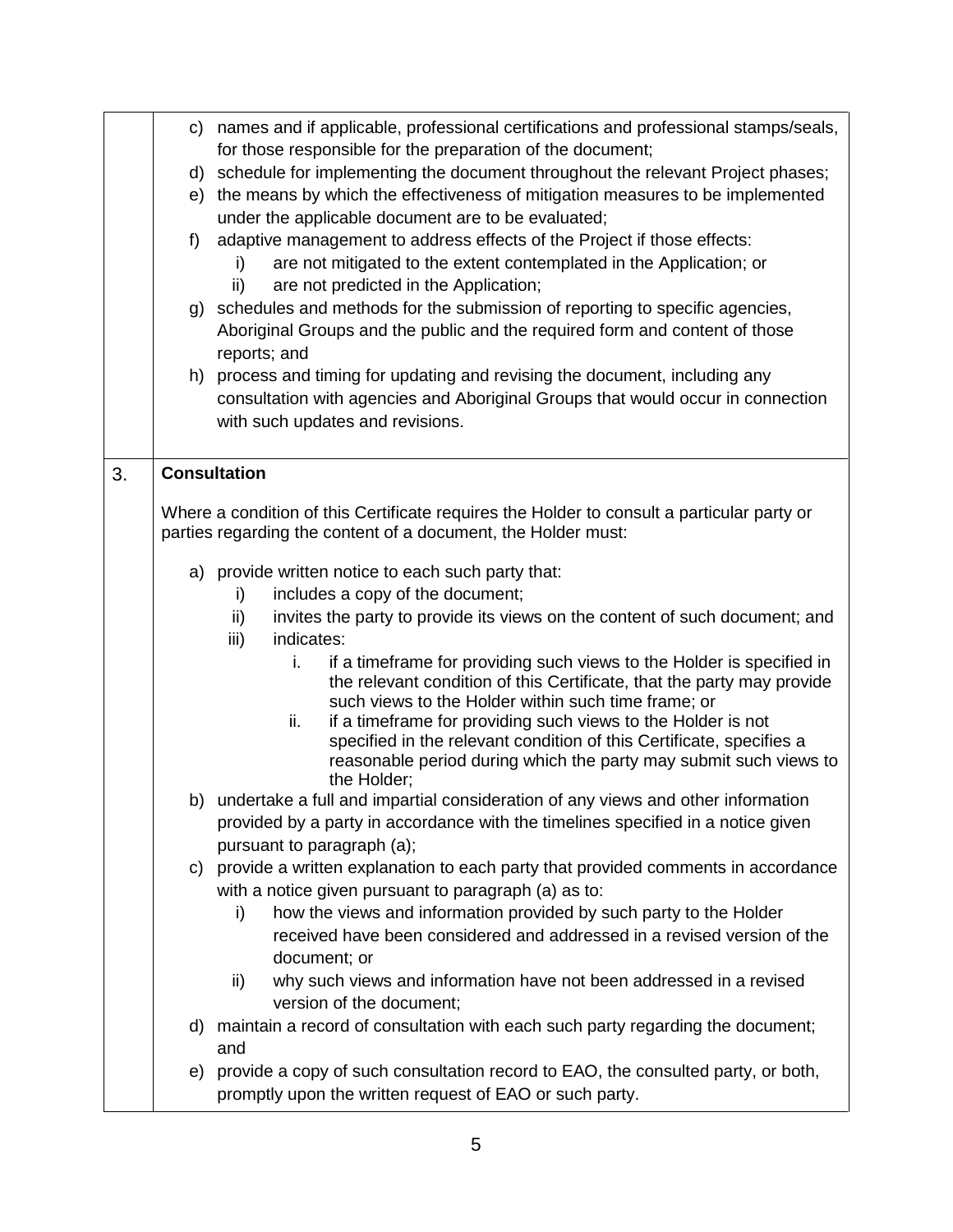| 4. | <b>Compliance Reporting</b>                                                                                                                                                                                                                                                                                                                                                                                                                |
|----|--------------------------------------------------------------------------------------------------------------------------------------------------------------------------------------------------------------------------------------------------------------------------------------------------------------------------------------------------------------------------------------------------------------------------------------------|
|    | The Holder must submit a report to EAO on the status of compliance with this Certificate<br>at the following times:                                                                                                                                                                                                                                                                                                                        |
|    | a. at least 30 days prior to the start of Construction;<br>b. on or before January 31 in each year after the start of Construction;<br>c. at least 30 days prior to the start of Operations; and<br>d. on or before January 31 in each year after the start of Operations;                                                                                                                                                                 |
|    | The reports must be in a form satisfactory to EAO. EAO may adjust or extend this<br>reporting requirement by providing written notice to the Holder.                                                                                                                                                                                                                                                                                       |
| 5. | <b>Compliance Verification</b>                                                                                                                                                                                                                                                                                                                                                                                                             |
|    | The Holder must provide any document, data or information requested by EAO for the<br>purposes of compliance inspection and verification.                                                                                                                                                                                                                                                                                                  |
| 6. | <b>Project Status Notification</b>                                                                                                                                                                                                                                                                                                                                                                                                         |
|    | The Holder must notify EAO, in writing, and Aboriginal Groups, 30 days prior to<br>commencing Construction and Operations.                                                                                                                                                                                                                                                                                                                 |
|    | Should the primary contact for the Project change, the Holder must notify EAO, in writing,<br>within 30 days of such change and provide the physical address, email address and<br>phone number(s) of the new primary contact.                                                                                                                                                                                                             |
| 7. | <b>Compliance Notification</b>                                                                                                                                                                                                                                                                                                                                                                                                             |
|    | The Holder must notify EAO:<br>as soon as practical; and<br>a)<br>in any event, no more than 72 hours,<br>b)<br>after the Holder determines that the Holder has not, or may not have, fully complied with<br>this Certificate.                                                                                                                                                                                                             |
| 8. | <b>Environmental Monitor</b>                                                                                                                                                                                                                                                                                                                                                                                                               |
|    | Prior to commencing Construction, and throughout the Construction phase of the Project,<br>the Holder must retain the services of a Qualified Professional as the Environmental<br>Monitor (EM). The purpose of the EM will be to assist the Holder in identifying and<br>mitigating the adverse effects of the Project to environmental, health, economic, social or<br>heritage values and maintaining compliance with this Certificate. |
|    | The EM must have a minimum five years demonstrated experience and knowledge of                                                                                                                                                                                                                                                                                                                                                             |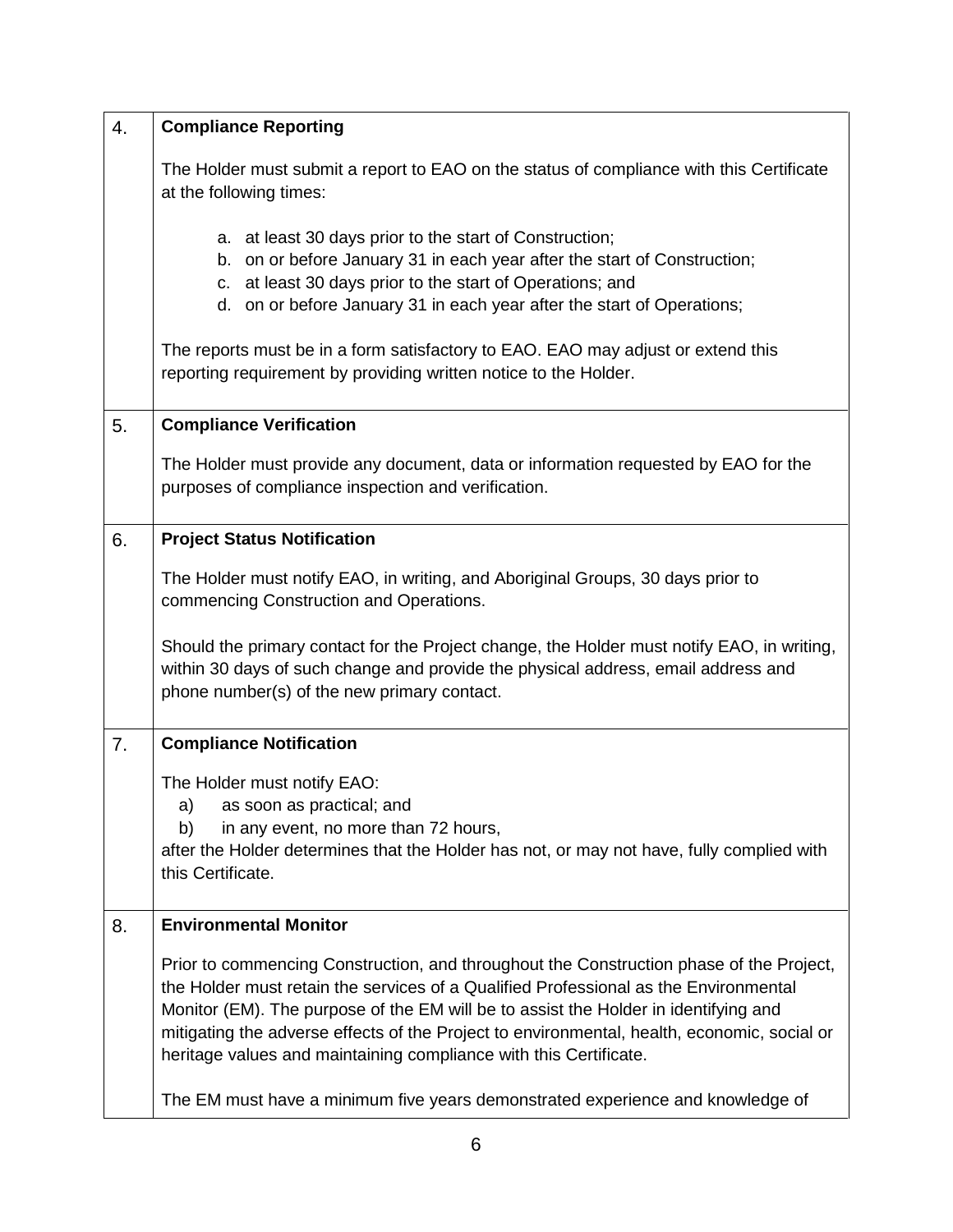environmental monitoring for major construction projects in British Columbia (BC). The Holder must retain an EM throughout the Construction and, at a minimum, the first five years of Operations phases of the Project.

Prior to the start of Construction, the Holder must develop terms of engagement between the Holder and the EM and provide a copy to EAO. EAO may require changes to the terms of engagement related to items a) to e) below.

Such terms of engagement must include, at a minimum, the following:

- a) the roles, responsibilities and qualifications of the EM;
- b) the roles, responsibilities and qualifications of any staff or other persons that will assist the EM with performing the EM's roles and responsibilities (EM support);
- c) required monitoring frequency;
- d) required reporting to the Holder, EAO, Aboriginal Groups, and other agencies referred to in this Certificate, on the Holder's compliance with this Certificate and the effectiveness of the Holder's mitigation measures carried out by the Holder pursuant to this Certificate;
- e) the situations in which the EM will have the authority to stop work on part or all of the Project if the EM determines that:
	- i) the Holder has not, or may have not, complied fully with the requirements of this Certificate; and
	- ii) stopping work is necessary to prevent or reduce adverse effects caused by that non-compliance;
- f) the situations in which the EM or any EM Support will have the authority to require mitigative or corrective actions be taken by the Holder and report on the effectiveness of the mitigation or corrective actions; and
- g) require the EM or any EM Support to notify EAO:
	- i) as soon as practical; and
	- ii) in any event, no more than 72 hours after the EM or any EM Support determines that the Holder has not, or may not have, fully complied with this Certificate.

And be otherwise satisfactory to the EAO (including with respect to the qualifications of EM Support)

Reports by the EM must be provided in a format, frequency, and level of detail that is to the satisfaction of EAO.

The Holder must cause the EM or any EM Support to notify EAO:

- a) as soon as practical; and
- b) in any event, no more than 72 hours,

after the EM or EM Support determines that the Holder has not, or may not have, fully complied with this Certificate.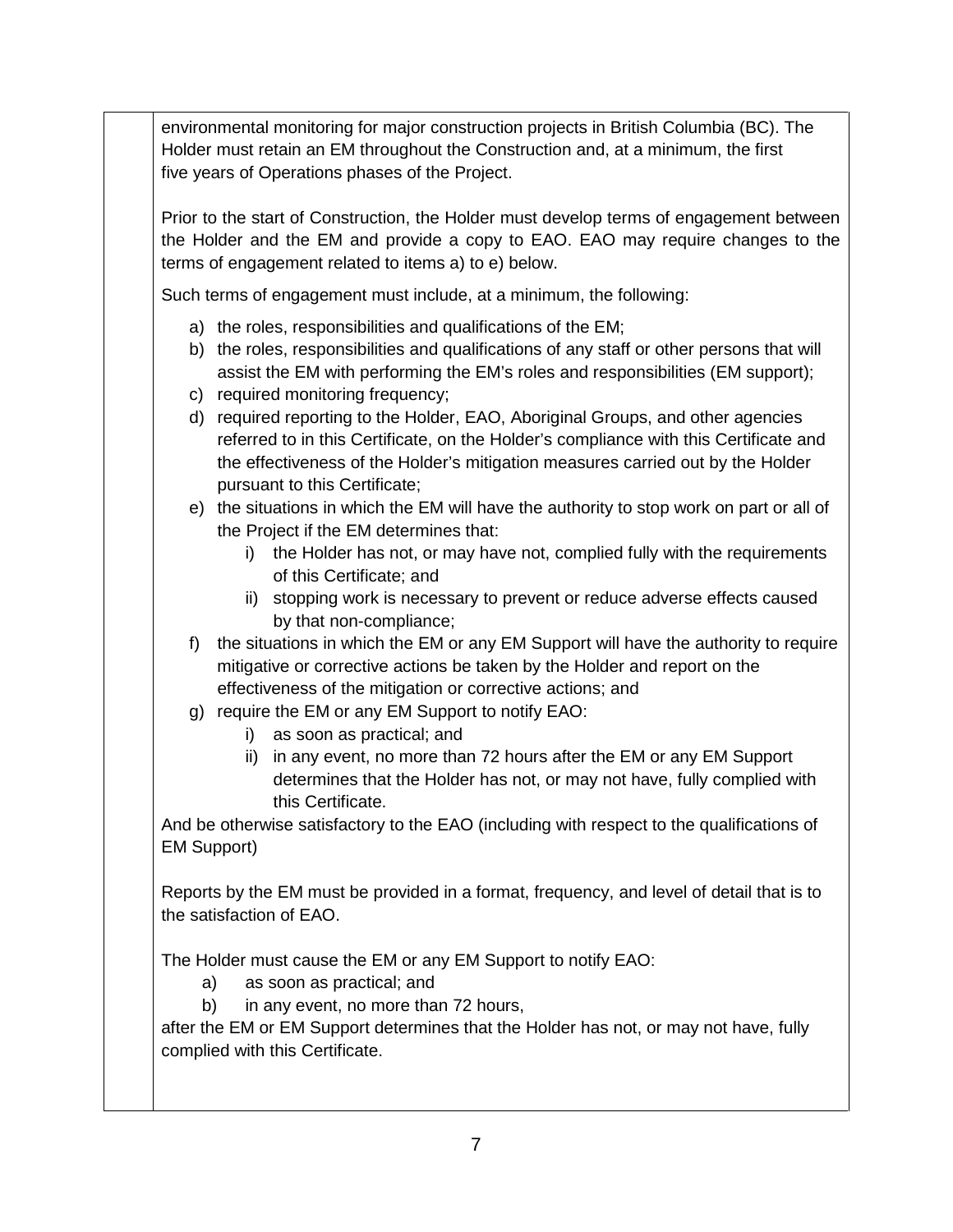| 9.  | <b>Construction Environmental Management Plan</b>                                                                                                                                                                                                                                                                                                              |  |
|-----|----------------------------------------------------------------------------------------------------------------------------------------------------------------------------------------------------------------------------------------------------------------------------------------------------------------------------------------------------------------|--|
|     | The Certificate Holder must retain one or more Qualified Professionals to develop a<br>construction environmental management plan. The plan must be developed in<br>consultation with the Ministry of Environment (MOE), the Ministry of Forests, Lands and<br>Natural Resource Operations (FLNRO), the Oil and Gas Commission (OGC) and<br>Aboriginal Groups. |  |
|     | The construction environmental management plan must include the means by which the<br>following will be addressed:                                                                                                                                                                                                                                             |  |
|     | a) human-wildlife conflict<br>b) invasive plants management;<br>erosion and sediment control;<br>C)<br>d) waste management;<br>leaks or other accidental emissions from machinery or equipment; and<br>e)                                                                                                                                                      |  |
|     | $f$ )<br>acid rock drainage and metal leachate management.                                                                                                                                                                                                                                                                                                     |  |
|     | The Holder must provide the construction environmental management plan to EAO,<br>MOE, FLNRO, OGC and Aboriginal Groups for review a minimum of 45 days prior to the<br>planned commencement of Construction.                                                                                                                                                  |  |
|     | The plan and any amendments thereto, must be implemented throughout Construction<br>under the supervision of a Qualified Professional and to the satisfaction of EAO.                                                                                                                                                                                          |  |
|     | The Holder must carry out a Post-Construction Monitoring Program in accordance with<br>Section 24 of the Application, to monitor and report on the effectiveness of the mitigation<br>set out in the Construction Environmental Management Plan.                                                                                                               |  |
| 10. | <b>Water Quality</b>                                                                                                                                                                                                                                                                                                                                           |  |
|     | On-site water quality must be managed and monitored by a Qualified Professional during<br>Construction where works occur:<br>a) in-stream;                                                                                                                                                                                                                     |  |
|     | b) within the Riparian Reserve Zone of streams with a Riparian Class of S1, S2, or<br>S3, as defined in the Environmental Protection and Management Regulation<br>under the Oil and Gas Activities Act (OGAA); or                                                                                                                                              |  |
|     | c) within 20 m of a stream with a Riparian Class of S4 under the Environmental<br>Protection and Management Regulation under the OGAA.                                                                                                                                                                                                                         |  |
|     | The Holder must:<br>a) monitor locations upstream and downstream of the location of any physical<br>disturbance associated with the Project either instream or in the riparian areas<br>identified above;                                                                                                                                                      |  |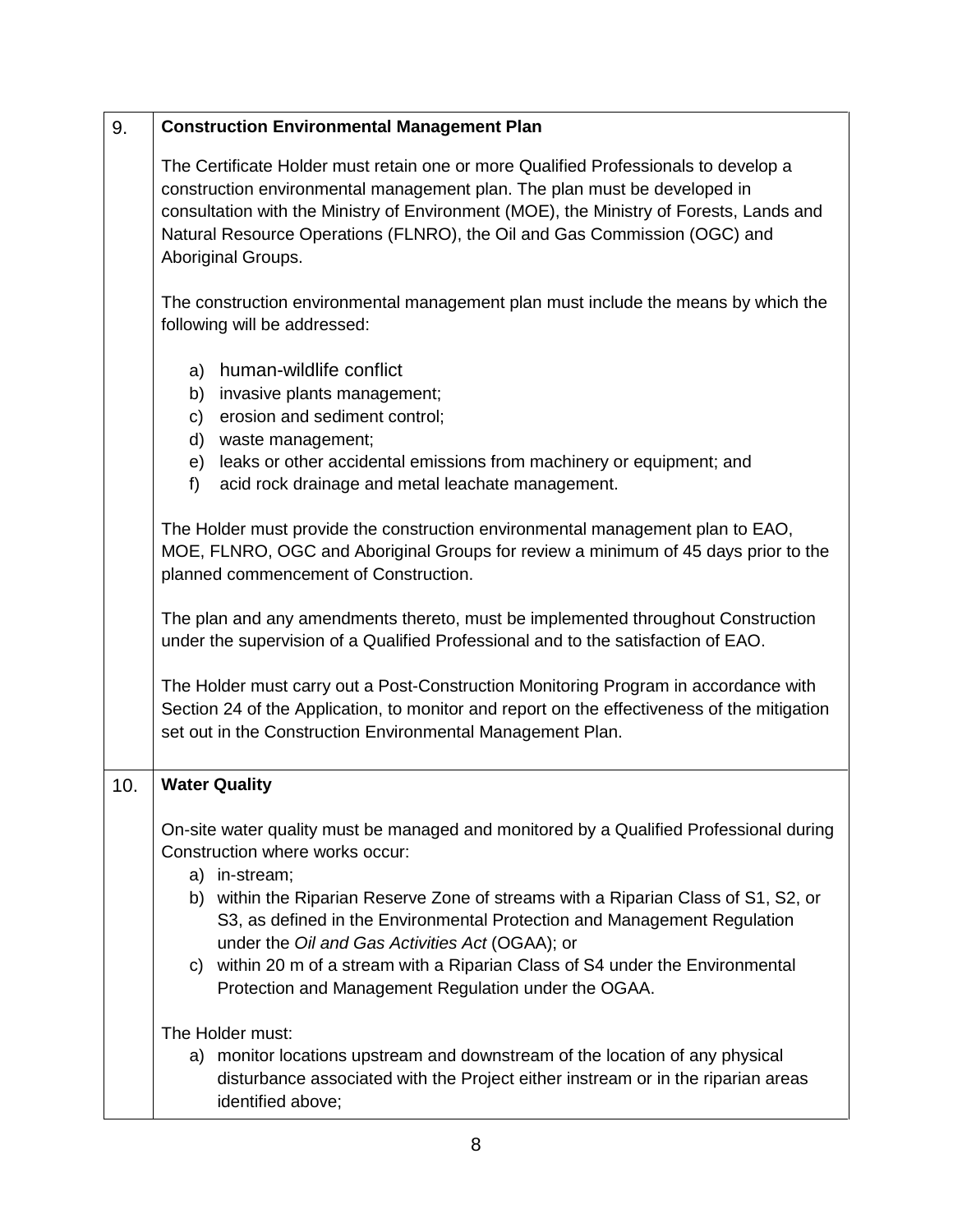|     | b) identify, document and report to OGC any exceedances, and measures to remedy<br>the exceedances, of the British Columbia Approved "Water Quality Guidelines:<br>Aquatic Life, Wildlife & Agriculture (March 2016, or as amended or replaced from<br>time to time)(the "Water Quality Guidelines");<br>c) inform the OGC of any exceedance within 24 hours of the Holder or the EM<br>becoming aware of it; and<br>d) undertake measures to eliminate the cause of the exceedance and remedy the<br>effects of it. |  |
|-----|----------------------------------------------------------------------------------------------------------------------------------------------------------------------------------------------------------------------------------------------------------------------------------------------------------------------------------------------------------------------------------------------------------------------------------------------------------------------------------------------------------------------|--|
|     | Water quality monitoring must be consistent with the Water Quality Guidelines as they<br>apply to aquatic life and with the British Columbia Field Sampling Manual (2013 or as<br>amended or replaced from time to time) and the British Columbia Guidelines for<br>Designing and Implementing a Water Quality Program (1997 or as amended or replaced<br>from time to time).                                                                                                                                        |  |
|     | Water quality management and monitoring must be implemented throughout Construction<br>by a Qualified Professional.                                                                                                                                                                                                                                                                                                                                                                                                  |  |
| 11. | <b>Fish and Fish Habitat</b>                                                                                                                                                                                                                                                                                                                                                                                                                                                                                         |  |
|     | The Holder must retain a Qualified Professional to develop a fish management and<br>monitoring plan. The plan must be developed in consultation with OGC, FLNRO and<br>Aboriginal Groups.                                                                                                                                                                                                                                                                                                                            |  |
|     | The plan must include at least the following:                                                                                                                                                                                                                                                                                                                                                                                                                                                                        |  |
|     | a) the means by which the mitigation measures in the Application (Table 25.3-1)<br>under the valued component heading "Fish and Fish Habitat") will be<br>implemented;                                                                                                                                                                                                                                                                                                                                               |  |
|     | b) identification of reduced risk work windows and the work that will occur within<br>these windows;                                                                                                                                                                                                                                                                                                                                                                                                                 |  |
|     | c) identification of any work that will occur outside of the reduced risk work windows,<br>and measures to mitigate impacts to fish and fish habitat; and                                                                                                                                                                                                                                                                                                                                                            |  |
|     | d) an adaptive management plan to address the effects of the Project on fish and<br>fish habitat in the event (i) those effects on fish and fish habitat are not mitigated<br>to the extent identified in the Application, or (ii) effects on fish and fish habitat<br>occur that were not predicted in the Application.                                                                                                                                                                                             |  |
|     | The plan and any amendments thereto, must be implemented throughout Construction<br>and Operations under the supervision of a Qualified Professional and to the satisfaction<br>of EAO.                                                                                                                                                                                                                                                                                                                              |  |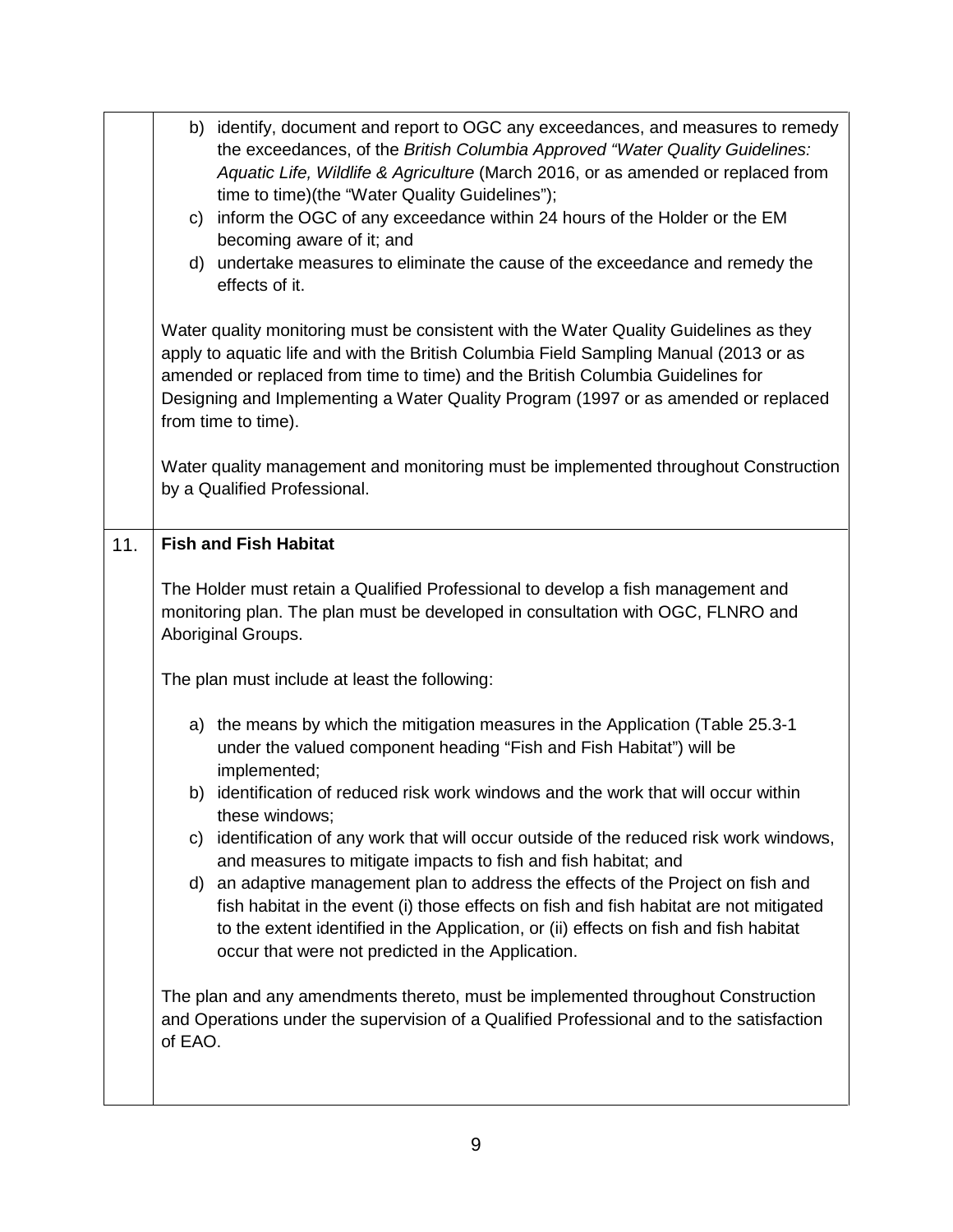#### 12. **Access Management**

The Holder must develop a plan for access management. The plan must be developed in in consultation with OGC, FLNRO, the Ministry of Transportation and Infrastructure (MOTI), Aboriginal Groups and the individuals and entities referenced in condition 16.

The plan must include at least the following:

- a) the means by which:
	- i. public access will be controlled along the pipeline right of way;
	- ii. deactivation measures will be identified and implemented for temporary access roads only required during Construction;
	- iii. surface disturbance will be avoided or mitigated in areas that a Qualified Professional determines are environmentally sensitive;
	- iv. the Holder will avoid or mitigate any disruption caused by the Construction or Operations of the Project to the access for members of Aboriginal Groups to harvest medicinal and food source plants, trap lines and trails, or to carry out other traditional use activities;
	- v. the Holder will avoid or mitigate any disruption caused by the Construction or Operations of the Project to the access required by trappers and guide outfitters to exercise their rights under valid provincial authorizations;
	- vi. the lines-of-sight that could be used by predators or hunters along the right of way to hunt will be reduced;
	- vii. access along the right of way will be restricted in order to limit its use by predators, hunters and anglers; and
	- viii. existing recreational trails and access to public use areas will be restored, unless the Holder determines access can not be restored.
- b) the types and locations of all access that will be required, including new permanent access roads, temporary access roads only required during Construction, and existing access road upgrades;
- c) rationale to demonstrate the necessity of any new temporary and permanent access;
- d) the access control management measures that will be implemented during Construction and Operations; and
- e) measures to notify:
	- i. the public of the location and timing of construction activities, closures, and any areas that will not be available for use; and
	- ii. Aboriginal Groups, landowners and lessees, tenure holders, and recreational organizations of the construction schedule and when access to the areas used by these groups will be restricted.

The Holder must provide the plan to EAO, OGC, FLNRO, MOTI and Aboriginal Groups for review at least 45 days prior to the prior to the planned commencement of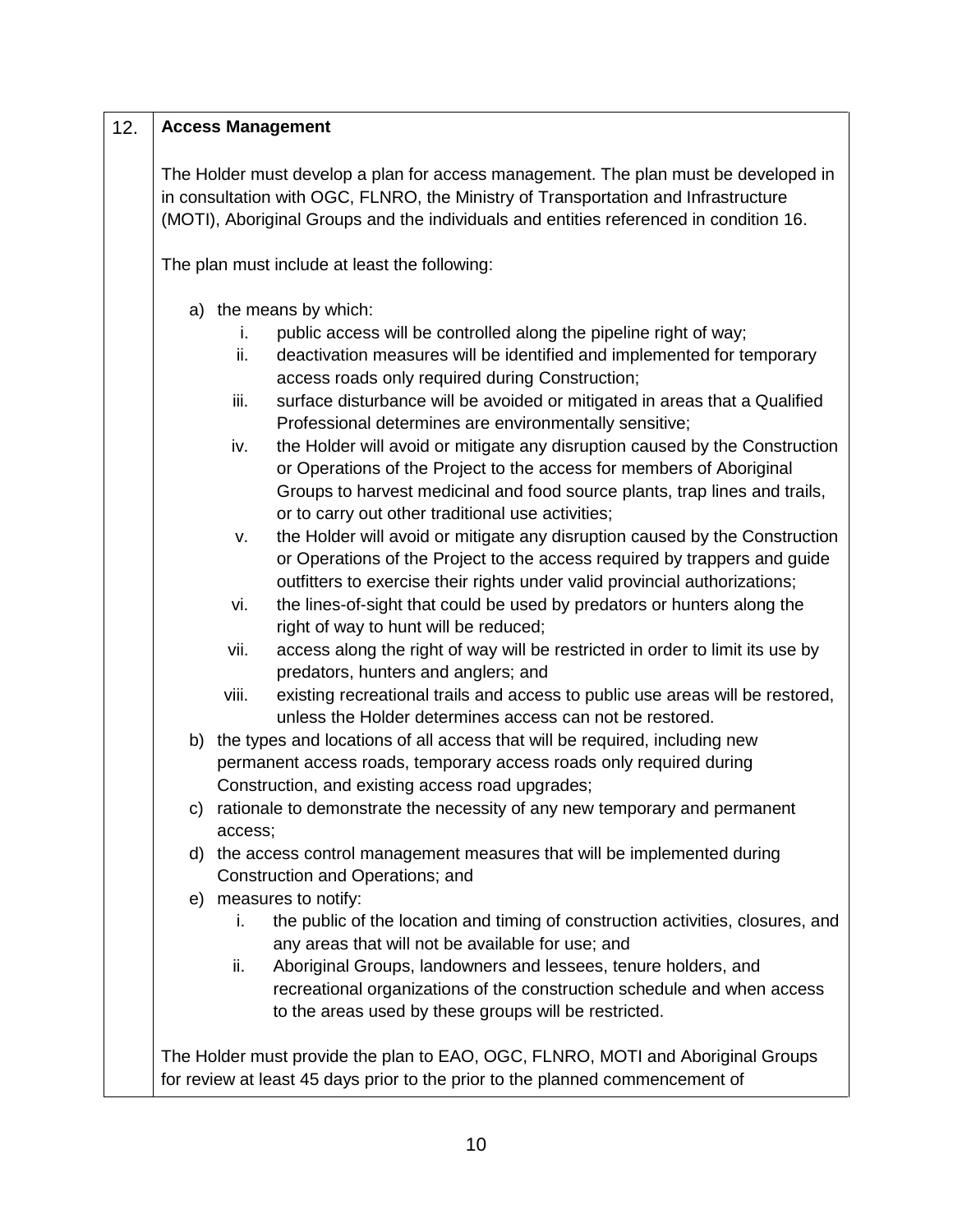|     | Construction.                                                                                                                                                                                                                                                                                                                                                                                                             |
|-----|---------------------------------------------------------------------------------------------------------------------------------------------------------------------------------------------------------------------------------------------------------------------------------------------------------------------------------------------------------------------------------------------------------------------------|
|     | The plan and any amendments thereto, must be implemented throughout Construction<br>and Operations under the supervision of a Qualified Professional and to the satisfaction<br>of EAO.                                                                                                                                                                                                                                   |
| 13. | Vegetation - Red and Blue Listed Plants and Ecological Communities                                                                                                                                                                                                                                                                                                                                                        |
|     | The Holder must, prior to commencing Construction, retain a Qualified Professional to<br>conduct site habitat assessment surveys for red- and blue-listed plants and ecological<br>communities identified by the BC Conservation Data Centre, for all locations within the<br>Project Footprint, as identified by the Qualified Professional, that may support red- and<br>blue-listed plants and ecological communities. |
|     | A Qualified Professional must develop and oversee implementation of mitigation to avoid<br>or minimize adverse effects to red- and blue-listed plants and ecological communities that<br>will result from Construction and Operations. The Holder must develop mitigation in<br>consultation with FLNRO, OGC and Aboriginal Groups.                                                                                       |
|     | The Holder must provide the survey results and mitigation measures to EAO, FLNRO,<br>OGC and Aboriginal Groups for review a minimum 30 days prior to the planned<br>commencement of Construction. The mitigation measures must be implemented<br>throughout Construction and Operations under the supervision of a Qualified Professional<br>and to the satisfaction of EAO.                                              |
| 14. | <b>Old Growth</b>                                                                                                                                                                                                                                                                                                                                                                                                         |
|     | The Holder must, to the extent practical, avoid Old Growth Areas. Where the Holder<br>determines it is not practical to avoid an Old Growth Area, the Holder must:                                                                                                                                                                                                                                                        |
|     | a) adhere to any orders or other regulations under provincial legislation which apply<br>to the Old Growth Area;                                                                                                                                                                                                                                                                                                          |
|     | b) prepare a report, in consultation with FLNRO, identifying all impacts to Old Growth<br>Areas, and submit the report to FLNRO; and                                                                                                                                                                                                                                                                                      |
|     | c) where the area of the impact exceeds a threshold set out in an applicable FLNRO<br>order, regulation or FLNRO policy or process, prepare a proposal for replacement<br>or recruitment of that area, consistent with the applicable order, policy or process<br>for such replacements.                                                                                                                                  |
|     | A proposal for replacement or recruitment must:                                                                                                                                                                                                                                                                                                                                                                           |
|     | a) be prepared by a Qualified Professional in consultation with FLNRO;<br>b) describe the Holder's steps to consult with timber tenure holders affected by the                                                                                                                                                                                                                                                            |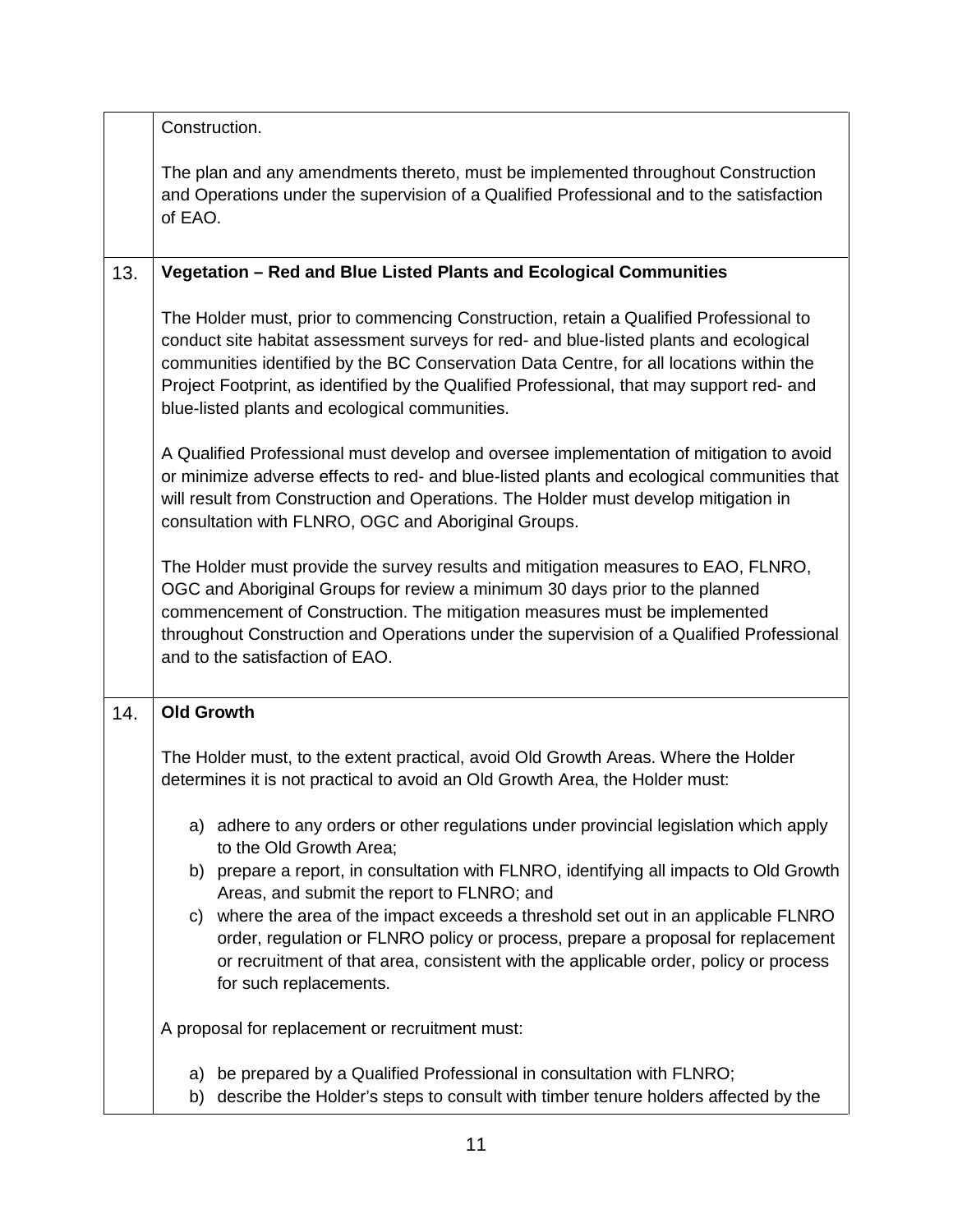|     | replacement; and<br>be submitted to FLNRO for review and comment no later than 90 days before the<br>C)<br>Holder's planned date to commence Construction in Old Growth Areas.<br>The Holder must consult with Aboriginal Groups in developing a proposal(s) for<br>replacement or recruitment.<br>The Holder must provide replacement or a recruitment proposal(s) to EAO, FLNRO, OGC<br>and Aboriginal Groups for review a minimum 45 days prior to the planned<br>commencement of Construction in the impacted Old Growth Area(s). The Holder must<br>not commence Construction in the impacted Old Growth Area(s) until the replacement or<br>recruitment proposal(s) have been approved by EAO, unless otherwise authorized by<br>EAO. |
|-----|---------------------------------------------------------------------------------------------------------------------------------------------------------------------------------------------------------------------------------------------------------------------------------------------------------------------------------------------------------------------------------------------------------------------------------------------------------------------------------------------------------------------------------------------------------------------------------------------------------------------------------------------------------------------------------------------------------------------------------------------|
| 15. | <b>Timber Salvage</b>                                                                                                                                                                                                                                                                                                                                                                                                                                                                                                                                                                                                                                                                                                                       |
|     | The Holder must develop, in consultation with FLNRO, OGC, Aboriginal Groups and the<br>individuals and entities referenced in condition 16, a Timber Salvage Strategy.                                                                                                                                                                                                                                                                                                                                                                                                                                                                                                                                                                      |
|     | The strategy must include, and is not limited to:                                                                                                                                                                                                                                                                                                                                                                                                                                                                                                                                                                                                                                                                                           |
|     | a) timber volume estimates $(m^3)$ for the Project Footprint; and<br>b) a commitment of the Holder to prepare and deliver to FLNRO and EAO a<br>reconciliation report that includes a comparison of the actual volume of scaled<br>timber harvested during Construction to such timber volume estimates at least<br>annually during Construction until timber harvest activities are complete.                                                                                                                                                                                                                                                                                                                                              |
|     | The Holder must (i) obtain advice from a Qualified Professional regarding timber<br>management and hauling practices and times to mitigate risk of forest pest spread, (ii)<br>include such advice in the strategy and (iii) implement such advice during Construction<br>and Operations.                                                                                                                                                                                                                                                                                                                                                                                                                                                   |
|     | The Holder must provide the strategy to EAO, FLNRO, OGC and Aboriginal Groups for<br>review a minimum of 45 days prior to the Holder's planned commencement of<br>Construction.                                                                                                                                                                                                                                                                                                                                                                                                                                                                                                                                                             |
| 16. | <b>Consultation with Forest Tenure Holders</b>                                                                                                                                                                                                                                                                                                                                                                                                                                                                                                                                                                                                                                                                                              |
|     | The Holder must consult with individuals and entities (including BC Timber Sales) holding<br>a form of agreement listed in Section 12 of the Forest Act on the date of this Certificate<br>and whose agreements are affected by the Certified Pipeline Corridor, in respect of the<br>following plans:                                                                                                                                                                                                                                                                                                                                                                                                                                      |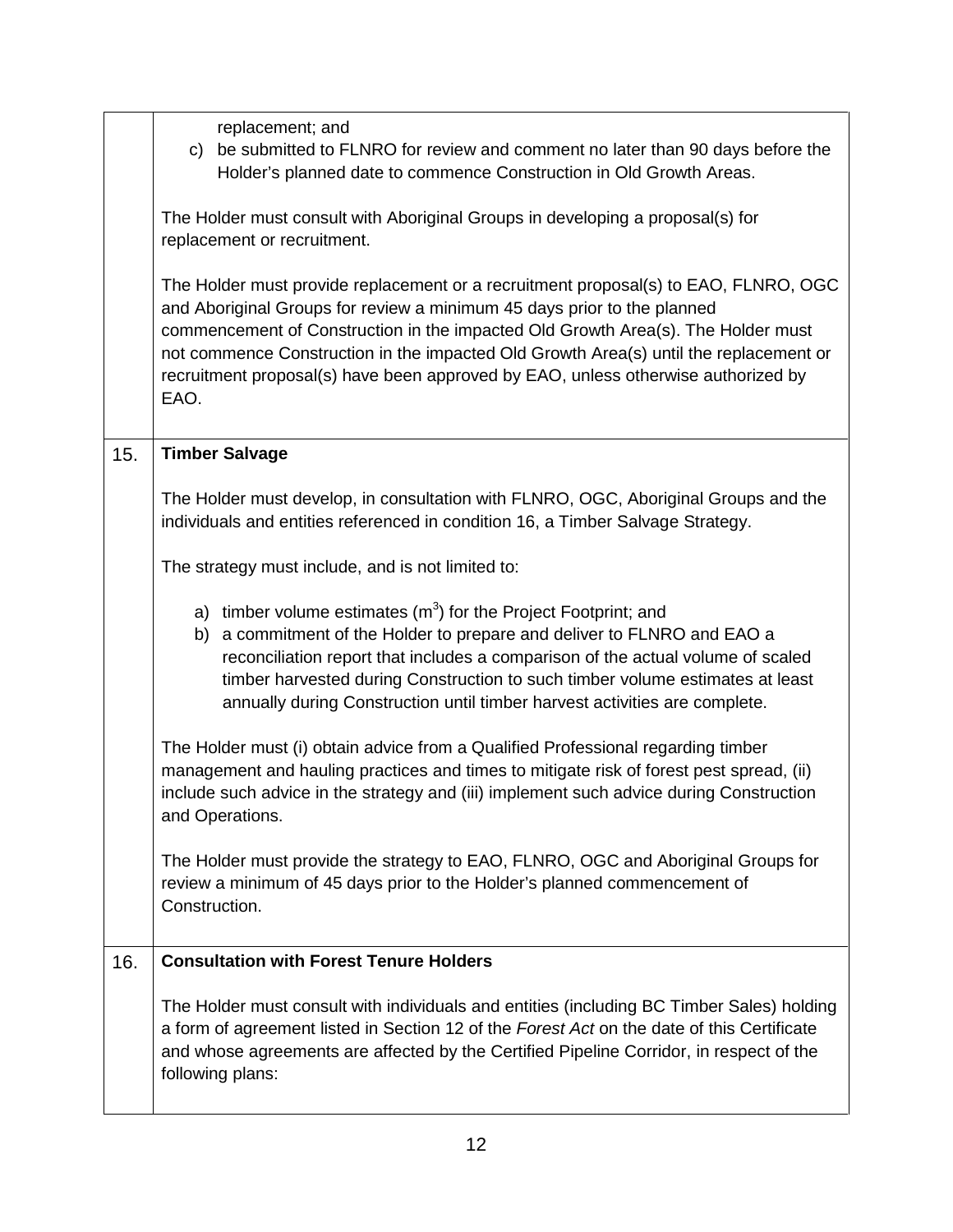|     |               | a) access management plan;                                                                                                                                                                                                                                                 |
|-----|---------------|----------------------------------------------------------------------------------------------------------------------------------------------------------------------------------------------------------------------------------------------------------------------------|
|     | b)            | timber salvage strategy; and                                                                                                                                                                                                                                               |
|     | C)            | traffic control management plan,                                                                                                                                                                                                                                           |
|     | Construction. | beginning at least six months prior to the Holder's planned date to commence                                                                                                                                                                                               |
|     |               | The Holder must provide a report to EAO on such consultation at least 45 days prior to<br>the Holder's planned date to commence Construction.                                                                                                                              |
|     | commences.    | The Holder must identify and provide notice to other entities whose agreements are<br>affected by the Certified Pipeline Corridor that enter into a form of agreement listed in<br>Section 12 of the Forest Act after the date of this Certificate and before Construction |
| 17. |               | Wildlife - general                                                                                                                                                                                                                                                         |
|     |               | The Holder must cause a Qualified Professional to develop a plan for wildlife mitigation                                                                                                                                                                                   |
|     |               | and monitoring. The plan must be developed in consultation with Environment and                                                                                                                                                                                            |
|     |               | Climate Change Canada (ECCC), FLNRO, OGC and Aboriginal Groups. The plan must:                                                                                                                                                                                             |
|     |               | a) set out the measures to avoid or reduce impacts to wildlife and wildlife habitat<br>resulting from the Project;                                                                                                                                                         |
|     |               | b) include results of marbled murrelet presence and habitat surveys;                                                                                                                                                                                                       |
|     | C)            | specify mitigation measures to avoid or reduce adverse effects of the Project on<br>marbled murrelet and marbled murrelet habitat, consistent with ECCC's Recovery<br>Strategy for the Marbled Murrelet (Brachyramphus marmoratus) in Canada;                              |
|     |               | d) specify measures to avoid or reduce adverse effects to spotted owl and                                                                                                                                                                                                  |
|     |               | measures to avoid, reduce or offset impacts to Wildlife Habitat Area 2-517;                                                                                                                                                                                                |
|     |               | e) specify the measures to mitigate adverse effects to wildlife habitat features, as<br>defined under the Environmental Management Regulation under the OGAA, that<br>are known or encountered within the Certified Pipeline Corridor;                                     |
|     | f)            | identify blasting locations and scheduling to avoid or reduce potential adverse<br>effects to mountain goats;                                                                                                                                                              |
|     | g)            | design a monitoring and follow-up program with respect to impacts to wildlife                                                                                                                                                                                              |
|     |               | within the Certified Pipeline Corridor during Construction and Operations, which                                                                                                                                                                                           |
|     |               | includes an incident reporting framework for wildlife sightings and incidents;                                                                                                                                                                                             |
|     | h)            | include an adaptive management plan to address the effects of the Project on                                                                                                                                                                                               |
|     |               | wildlife in the event (i) those effects on wildlife are not mitigated to the extent                                                                                                                                                                                        |
|     |               | identified in the Application, or if (ii) effects on wildlife occur that were not                                                                                                                                                                                          |
|     |               | predicted in the Application; and                                                                                                                                                                                                                                          |
|     | i)            | describe the Holder's plan for reporting on the implementation of the wildlife<br>mitigation plan as part of the Holder's five year post-Construction monitoring                                                                                                           |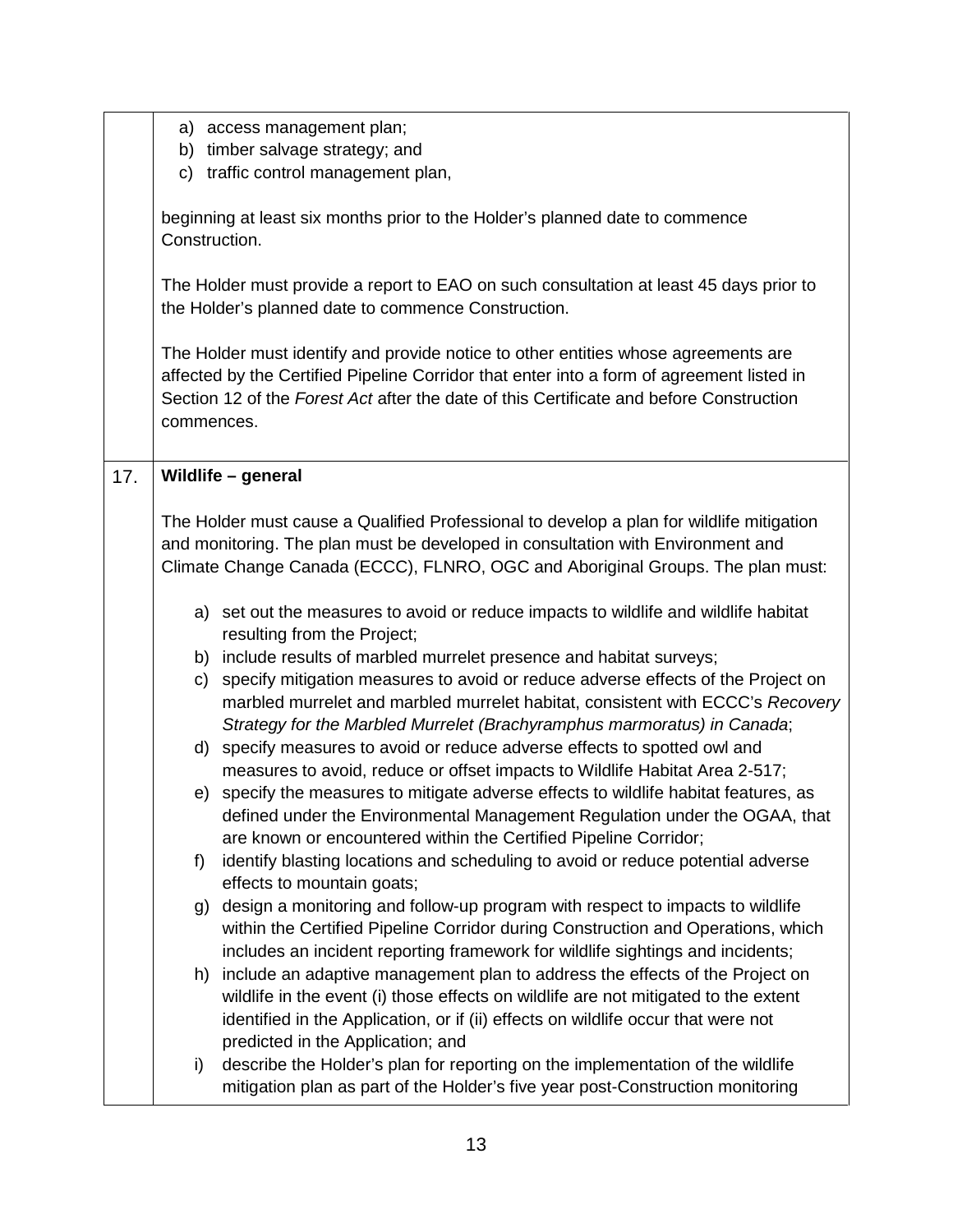|     | program to ECCC, FLNRO, OGC, EAO and Aboriginal Groups.                                                                                                                                                                                                                                                                                                                                                                                                                                                                                                                                                                                   |
|-----|-------------------------------------------------------------------------------------------------------------------------------------------------------------------------------------------------------------------------------------------------------------------------------------------------------------------------------------------------------------------------------------------------------------------------------------------------------------------------------------------------------------------------------------------------------------------------------------------------------------------------------------------|
|     | A Qualified Professional must develop and supervise the implementation of the wildlife<br>mitigation and monitoring plan.                                                                                                                                                                                                                                                                                                                                                                                                                                                                                                                 |
|     | The Holder must provide the plan to EAO, ECCC, FLNRO, OGC and Aboriginal Groups<br>for review a minimum 60 days prior to the planned commencement of Construction. The<br>plan and any amendments thereto, must be implemented throughout Construction to the<br>satisfaction of EAO.                                                                                                                                                                                                                                                                                                                                                     |
| 18. | <b>Grizzly Bear - Management Plan</b>                                                                                                                                                                                                                                                                                                                                                                                                                                                                                                                                                                                                     |
|     | The Holder must retain a Qualified Professional to develop and supervise the<br>implementation of a grizzly bear mitigation and monitoring plan (GBMMP). The plan must<br>be developed in consultation with FLNRO, OGC and Aboriginal Groups.                                                                                                                                                                                                                                                                                                                                                                                             |
|     | The GBMMP must, at least, describe the Holder's:                                                                                                                                                                                                                                                                                                                                                                                                                                                                                                                                                                                          |
|     | a) measures to avoid or reduce impacts to grizzly bears resulting from the Project;<br>b) program for monitoring and assessing:<br>the effectiveness of such strategies; and<br>İ.<br>whether the objectives are being achieved;<br>ii.<br>c) adaptive management plan to respond to monitoring and assessment by the                                                                                                                                                                                                                                                                                                                     |
|     | Holder;<br>d) plan to report on the implementation of the GBMMP; and<br>e) plan to consult Aboriginal Groups, OGC and FLNRO throughout the development<br>and implementation of the GBMMP.                                                                                                                                                                                                                                                                                                                                                                                                                                                |
|     | The Holder must provide the GBMMP to EAO, FLNRO, OGC and Aboriginal Groups for<br>review a minimum of 60 days prior to the planned commencement of Construction. The<br>Holder must not commence Construction until the GBMMP has been approved by EAO,<br>unless otherwise authorized by EAO. Once approved, the Holder must provide the<br>approved GBMMP to FLNRO, OGC, and Aboriginal Groups within 45 days of the<br>GBMMP being approved. The GBMMP, and any amendments thereto, must be<br>implemented throughout Construction and Operations under the supervision of a<br>Qualified Professional and to the satisfaction of EAO. |
| 19. | <b>Grizzly Bear - Contribution Agreement</b>                                                                                                                                                                                                                                                                                                                                                                                                                                                                                                                                                                                              |
|     | The Holder must enter into a contribution agreement with FLNRO to contribute one-time<br>funds of \$250,000 toward the monitoring and study of regional grizzly bear populations,<br>inclusive of those populations potentially affected by the Project. The contribution<br>agreement must be entered into prior to commencement of Construction, unless                                                                                                                                                                                                                                                                                 |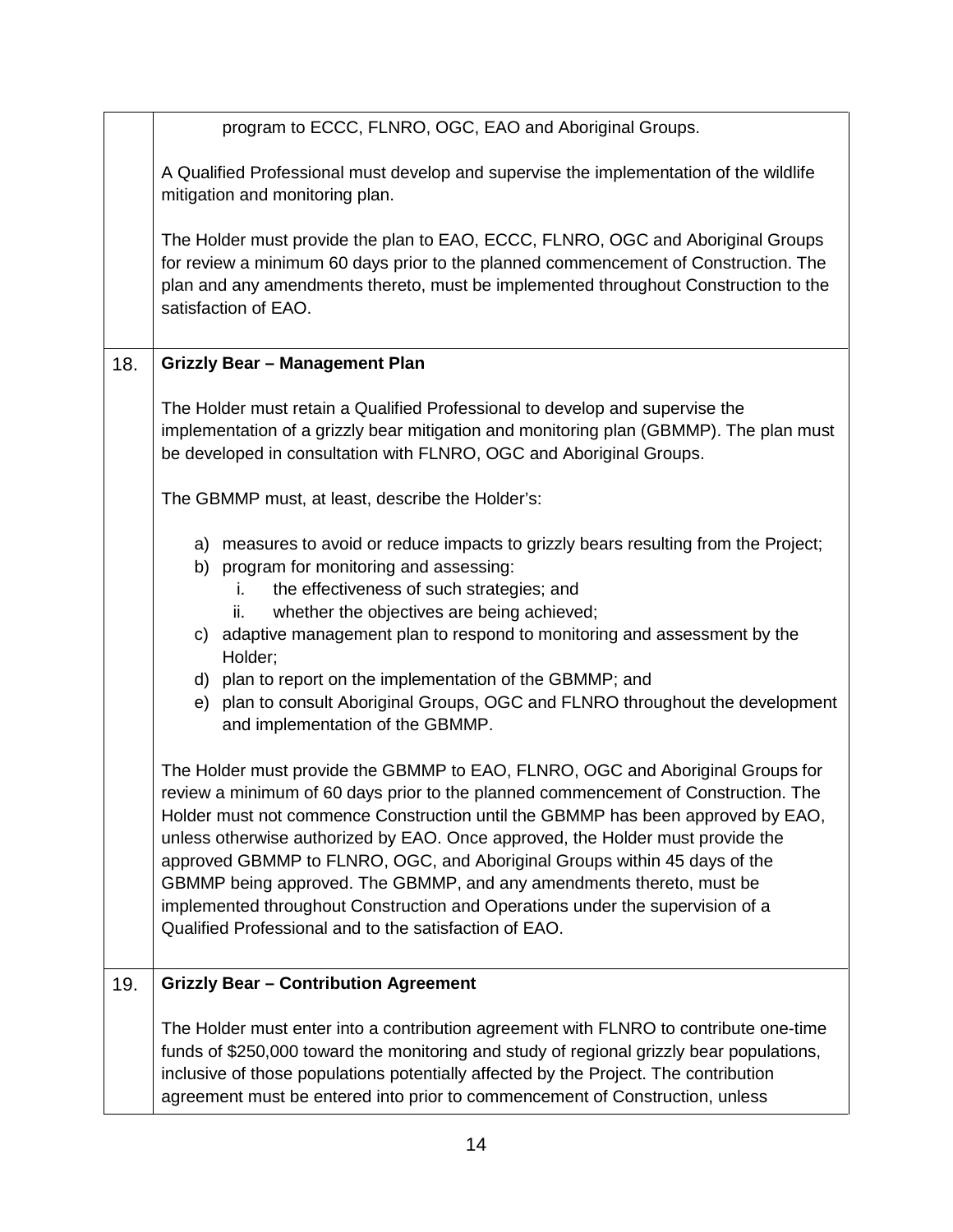|     | otherwise authorized by EAO.                                                                                                                                                                                                                                                                                                                                                                                                                                                                                                                                                                                                                                                                                                                                                                                                                                                                                                       |  |
|-----|------------------------------------------------------------------------------------------------------------------------------------------------------------------------------------------------------------------------------------------------------------------------------------------------------------------------------------------------------------------------------------------------------------------------------------------------------------------------------------------------------------------------------------------------------------------------------------------------------------------------------------------------------------------------------------------------------------------------------------------------------------------------------------------------------------------------------------------------------------------------------------------------------------------------------------|--|
| 20. | <b>Squamish Estuary</b>                                                                                                                                                                                                                                                                                                                                                                                                                                                                                                                                                                                                                                                                                                                                                                                                                                                                                                            |  |
|     | If the Holder carries out Construction within the Skwelwil'em Squamish Estuary Wildlife<br>Management Area, as described in the Wildlife Management Areas Regulation, B.C. Reg.<br>12/2015, as amended or replaced from time to time, the Holder must utilize an<br>underground trenchless construction method through the Skwelwil'em Squamish Estuary<br>Wildlife Management Area.                                                                                                                                                                                                                                                                                                                                                                                                                                                                                                                                               |  |
| 21. | <b>Wetland Management</b>                                                                                                                                                                                                                                                                                                                                                                                                                                                                                                                                                                                                                                                                                                                                                                                                                                                                                                          |  |
|     | 1. The Holder must, prior to commencing Construction, cause a Qualified Professional to<br>develop, in consultation with ECCC, FLNRO, OGC and Aboriginal Groups, a wetland<br>management plan. The plan must:<br>a) set out the measures to avoid or reduce net loss of Wetland Function resulting<br>from the Project;<br>b) include the methodology of pre-Construction surveys to be carried out for all<br>wetlands within the Project footprint, including site-specific information on wetland<br>location, type, area, and function;<br>c) describe a wetland monitoring program, the purpose of which is to confirm<br>whether there has been any permanent loss of wetland area or Wetland Function<br>as a result of the Project; and<br>d) describe mitigation and compensation measures to address any permanent loss<br>of Wetland Function for wetlands identified through the program required by<br>paragraph (c). |  |
|     | 2. If, after completing the post-Construction monitoring for the Project specified above,<br>the Holder confirms that loss of wetland area and/or Wetland Function has occurred, the<br>Holder must mitigate and compensate for all such loss to the satisfaction of EAO. The<br>compensation and mitigation measures may include the measures described in the<br>wetland management plan pursuant to paragraph 1(d), or may be comprised of other<br>measures.                                                                                                                                                                                                                                                                                                                                                                                                                                                                   |  |
|     | 3. The Holder must provide the results of the pre-Construction survey as identified in<br>paragraph 1(b) to EAO, ECCC, FLNRO, OGC and Aboriginal Groups for review a<br>minimum of 30 days prior to planned commencement of Construction.                                                                                                                                                                                                                                                                                                                                                                                                                                                                                                                                                                                                                                                                                          |  |
|     | 4. The Holder must provide the plan to EAO, ECCC, FLNRO, OGC and Aboriginal<br>Groups for review a minimum of 45 days prior to the planned commencement of<br>Construction.                                                                                                                                                                                                                                                                                                                                                                                                                                                                                                                                                                                                                                                                                                                                                        |  |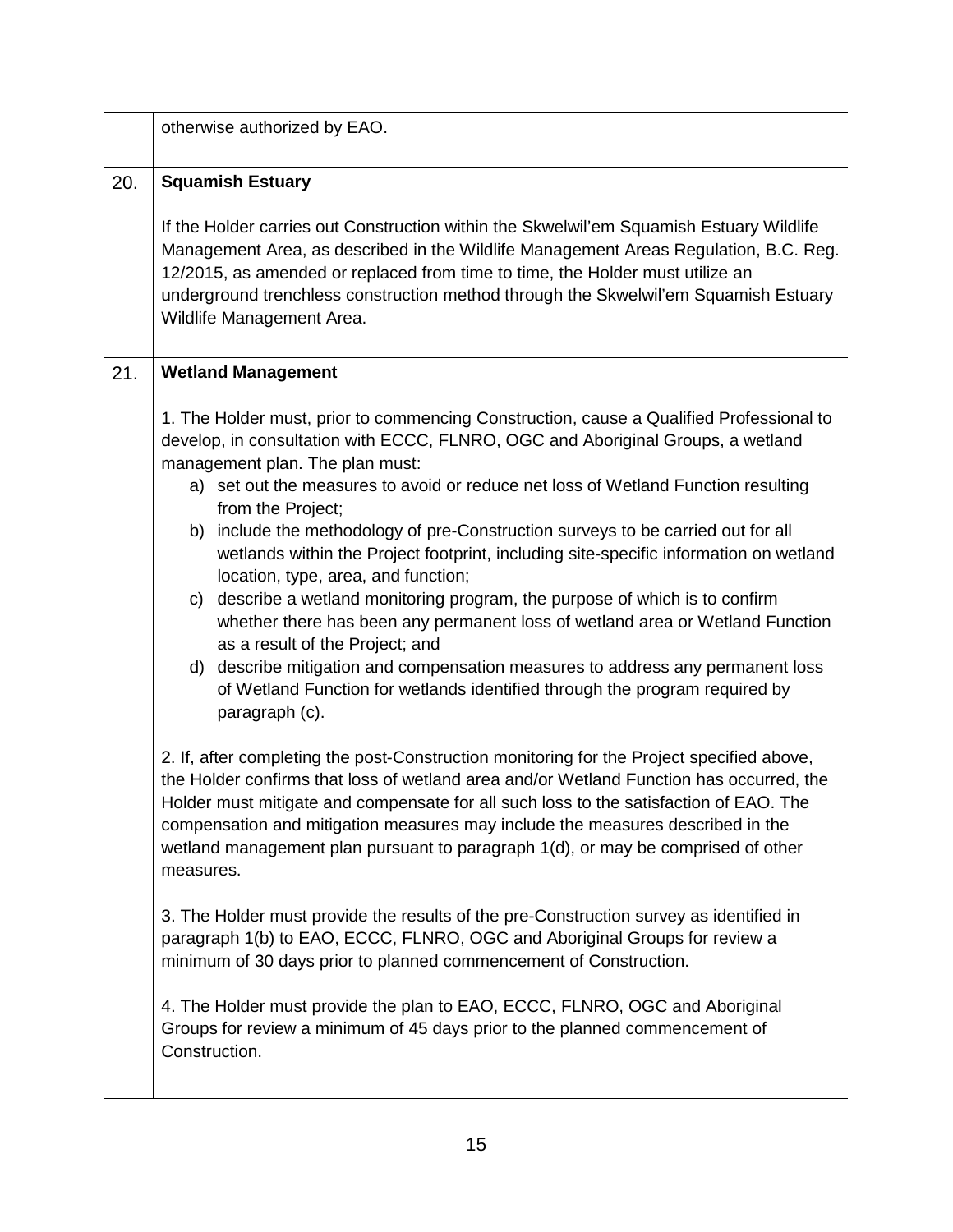|     | 5. The plan and any amendments thereto, must be implemented throughout Construction<br>under the supervision of a Qualified Professional and to the satisfaction of EAO.                                                                                                                                                                                                                                                                                                                                                                                             |
|-----|----------------------------------------------------------------------------------------------------------------------------------------------------------------------------------------------------------------------------------------------------------------------------------------------------------------------------------------------------------------------------------------------------------------------------------------------------------------------------------------------------------------------------------------------------------------------|
|     | 6. In addition, the program referenced in paragraph 1(c) of this condition must be<br>conducted for at least 5 years after completion of Construction, under the supervision of a<br>Qualified Professional and to the satisfaction of EAO. For greater certainty, if the<br>program reveals any permanent loss of any wetland area or Wetland Function as a result<br>of the Project, the Holder must undertake the mitigation and compensation measures as<br>provided in Section 2 of this condition.                                                             |
| 22. | <b>Community Services and Infrastructure</b>                                                                                                                                                                                                                                                                                                                                                                                                                                                                                                                         |
|     | The Holder must develop, in consultation with Aboriginal Groups, local governments and<br>regional districts and MOE, a plan to adaptively manage and monitor effects on services<br>and infrastructure delivered by provincial agencies, local governments and regional<br>districts. The scope of the plan is for effects that are directly attributable to the Project,<br>and related to Construction. The plan must include the mitigation measures in the<br>Application Table 25.3-1 under the heading "community utilities and services" and<br>"community". |
|     | The plan must include specific actions to address the following:                                                                                                                                                                                                                                                                                                                                                                                                                                                                                                     |
|     | a) communication with potentially affected Aboriginal Groups, local governments<br>and regional districts and MOE regarding Project activities and actions; and<br>b) an approach for monitoring and reporting on the effectiveness of the mitigation<br>measures set out in the plan.                                                                                                                                                                                                                                                                               |
|     | The Holder must provide the plan to EAO no less than 60 days prior to the Holder's<br>planned date to commence Construction. The Holder must not commence Construction<br>until the plan has been approved by EAO, unless otherwise authorized by EAO. Once<br>approved, the Holder must also provide the approved plan to EAO, local governments<br>and regional districts, MOE, and Aboriginal Groups within 30 days of being approved.                                                                                                                            |
|     | The Holder must implement the plan to the satisfaction of EAO, as of the commencement<br>of Construction until two years after the completion of Construction, unless otherwise<br>directed by EAO.                                                                                                                                                                                                                                                                                                                                                                  |
| 23. | <b>Transportation</b>                                                                                                                                                                                                                                                                                                                                                                                                                                                                                                                                                |
|     | The Holder must develop a plan for traffic control management. The plan must be<br>developed in consultation with MOTI, the District of Squamish (DOS) and the individuals<br>and entities referenced in condition 16.                                                                                                                                                                                                                                                                                                                                               |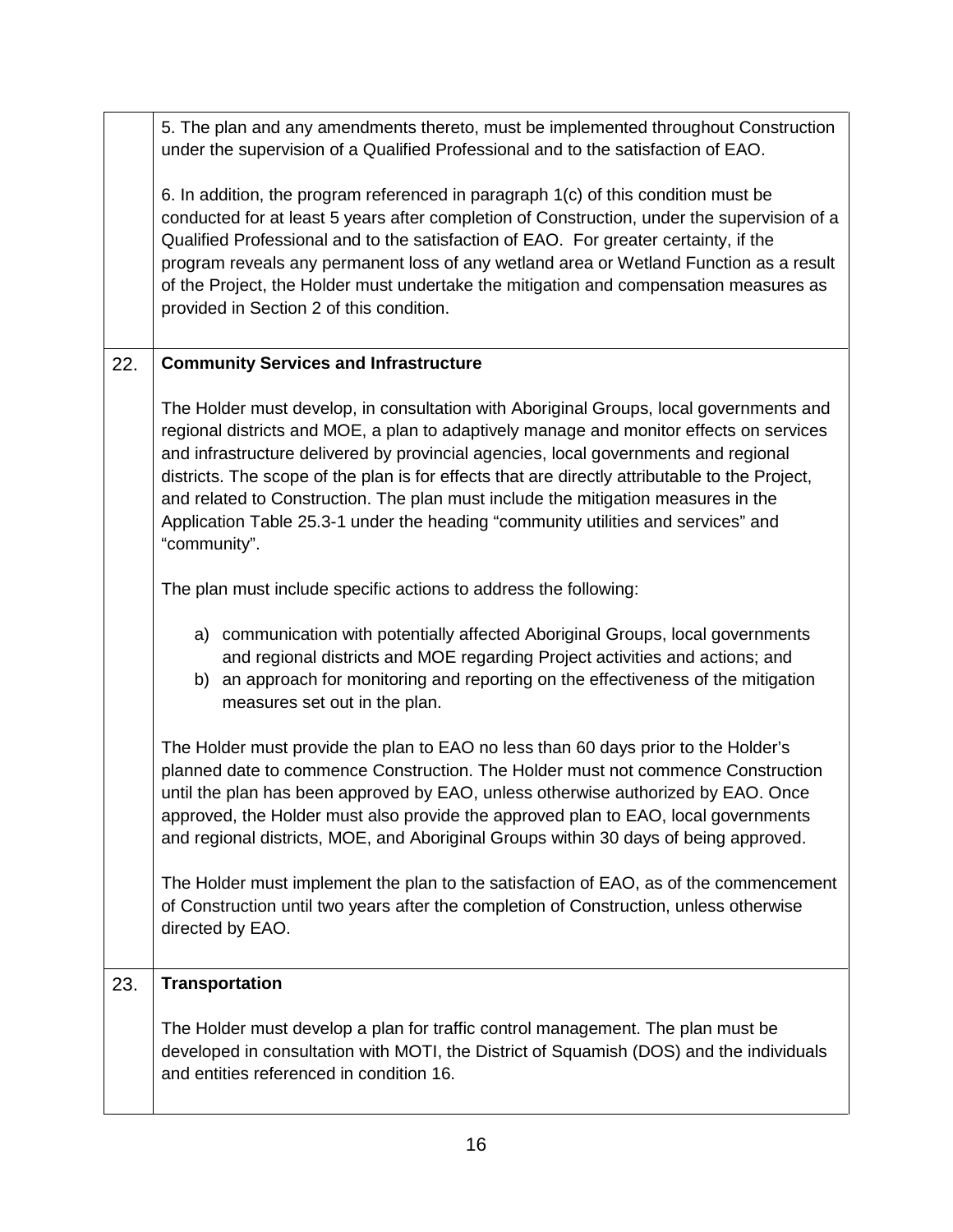|     | The traffic control management plan must be developed in accordance with MOTI's<br>Traffic Management Guidelines for Work on Roadways (September 2001 or as amended<br>or replaced from time to time). The plan must at a minimum:                                                                                                                                                                |
|-----|---------------------------------------------------------------------------------------------------------------------------------------------------------------------------------------------------------------------------------------------------------------------------------------------------------------------------------------------------------------------------------------------------|
|     | a) identify measures to mitigate the impacts of Project-related transportation during<br>Construction on the safety of other users, and the efficiency of, the transportation<br>network; and<br>b) include measures for traffic control, public communications, incident management<br>and response, and plan implementation.                                                                    |
|     | The Holder must provide the traffic control management plan to EAO, MOTI and the DOS<br>for review a minimum 45 days prior to the planned commencement of Construction. The<br>plan, and any amendments thereto, must be implemented throughout Construction to the<br>satisfaction of EAO.                                                                                                       |
| 24. | <b>Aboriginal Consultation</b>                                                                                                                                                                                                                                                                                                                                                                    |
|     | The Holder must continue to consult and engage Aboriginal Groups from the date of<br>issuance of this Certificate until the end of Operations. Engagement must include<br>information sharing about the Project and discussion of site-specific mitigation measures,<br>including the development and implementation of plans referenced in this table and the<br>conditions of this Certificate. |
|     | The Holder must provide, to the satisfaction of EAO, an Aboriginal consultation report that<br>summarizes consultation activities no later than:                                                                                                                                                                                                                                                  |
|     | a) two years after the commencement of Construction; and<br>b) one year after the commencement of Operations.                                                                                                                                                                                                                                                                                     |
|     | The Aboriginal consultation report must include for each Aboriginal Group with which the<br>Holder engaged:                                                                                                                                                                                                                                                                                       |
|     | a) the name of the Aboriginal Group;<br>b) the methods(s), date(s), and location(s) of engagement activities;<br>c) a summary of issues or concerns raised;<br>d) the measures taken, or that will be taken, to address or respond to concerns, or<br>an explanation why no further action is required to respond to issues or concerns;                                                          |
|     | and<br>e) information regarding the opportunities offered and the participation of Aboriginal<br>Groups in monitoring activities identified in the plans in this Table of Conditions.                                                                                                                                                                                                             |
|     | The Holder must share the Aboriginal consultation reports with Aboriginal Groups for their<br>review and comment no less than 30 days prior to providing it to EAO.                                                                                                                                                                                                                               |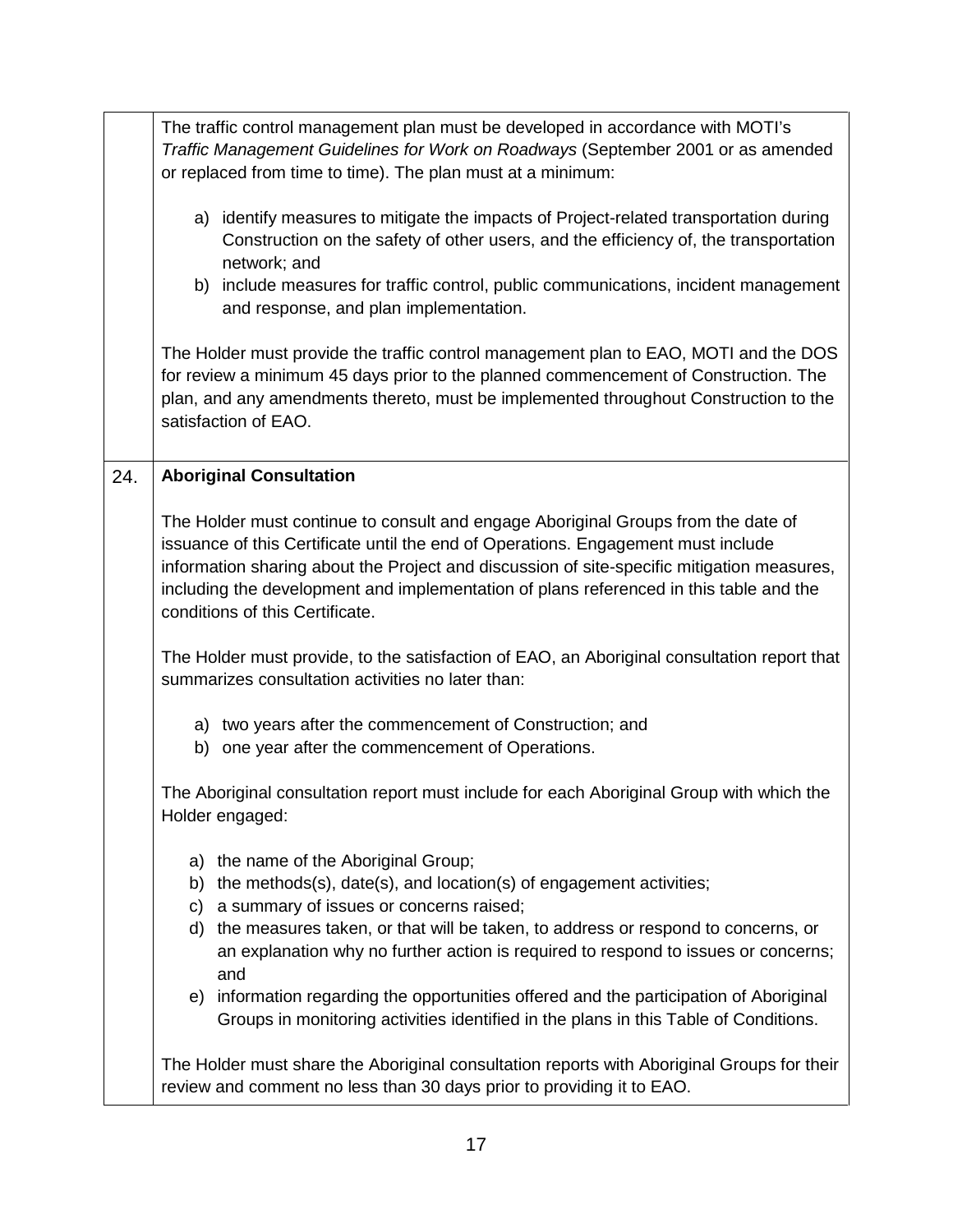| 25. | <b>Involvement of Aboriginal Groups in Monitoring</b>                                                                                                                                                                                                                                                                                                                                                                                                                                                                            |
|-----|----------------------------------------------------------------------------------------------------------------------------------------------------------------------------------------------------------------------------------------------------------------------------------------------------------------------------------------------------------------------------------------------------------------------------------------------------------------------------------------------------------------------------------|
|     | The Holder must offer to provide opportunities for members of Aboriginal Groups to<br>participate in monitoring activities identified in the plans in this Table of Conditions that<br>occur within their asserted traditional territory during Construction. The Holder must<br>communicate these opportunities to Aboriginal Groups at least 30 days prior to the<br>Holder's planned date to commence Construction in the Aboriginal Groups' respective<br>traditional territories.                                           |
| 26. | Archaeological - Heritage Resources Plan                                                                                                                                                                                                                                                                                                                                                                                                                                                                                         |
|     | The Holder must cause a Qualified Professional to develop a plan for archaeological and<br>heritage resources. The plan must be developed in consultation with OGC, FLNRO and<br>Aboriginal Groups.                                                                                                                                                                                                                                                                                                                              |
|     | The plan must include the following actions:<br>a) to continue engagement with Aboriginal Groups on the reporting, management<br>and mitigation of impacts to heritage resources, including the consideration of<br>input from Aboriginal Groups;<br>b) to assist Aboriginal monitors to recognize and identify heritage values.<br>c) to address potential disturbance of archaeological/heritage sites or resources<br>during Construction; and<br>d) to appropriately manage chance finds of archaeological/heritage sites or |
|     | resources during Construction.                                                                                                                                                                                                                                                                                                                                                                                                                                                                                                   |
|     | The Holder must provide the plan to EAO, OGC, FLNRO and Aboriginal Groups for<br>review a minimum of 45 days prior to the planned commencement of Construction.                                                                                                                                                                                                                                                                                                                                                                  |
|     | The plan and any amendments thereto, must be implemented throughout Construction<br>under the supervision of a Qualified Professional and to the satisfaction of EAO.                                                                                                                                                                                                                                                                                                                                                            |
| 27. | <b>Indian River Watershed</b>                                                                                                                                                                                                                                                                                                                                                                                                                                                                                                    |
|     | The Holder must retain a Qualified Professional to develop and supervise the<br>implementation of an Indian River Watershed mitigation and management plan regarding<br>the portion of the Project within the Indian River Watershed. The Holder must develop the<br>plan in consultation with Tsleil-Waututh Nation.                                                                                                                                                                                                            |
|     | The plan must, at least, describe the Holder's:                                                                                                                                                                                                                                                                                                                                                                                                                                                                                  |
|     | Terrain stability and geo-hazard assessments;<br>a)<br>b) Site-specific routing feasibility assessments in respect of locations for which the<br>pipe routing and construction methodology crosses through Tsleil-Waututh                                                                                                                                                                                                                                                                                                        |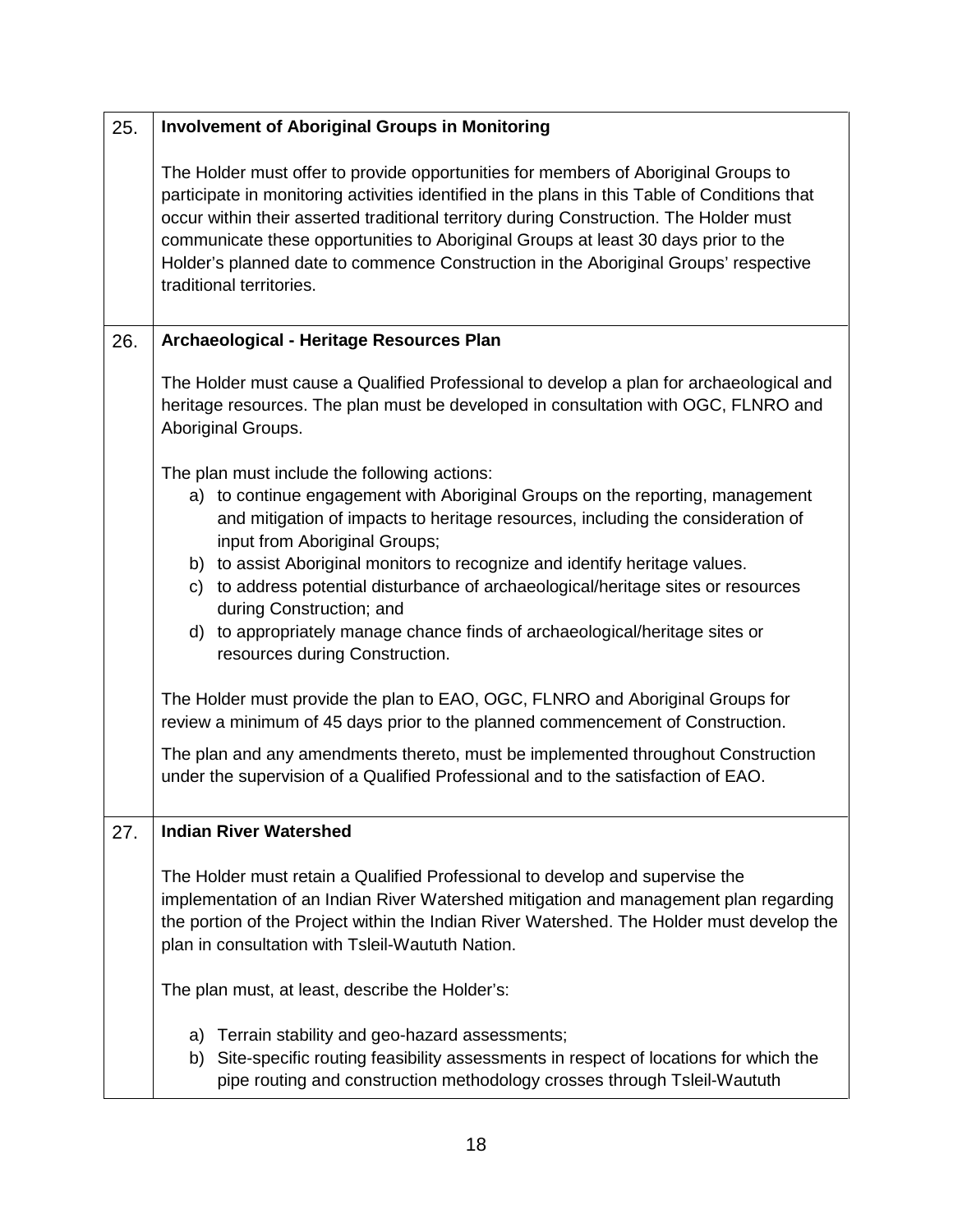|     | Nations' specified Work Avoidance Zones;<br>Visual quality assessment in respect of watershed studies, and surveys as<br>C)<br>reported in the Supplemental Information Report (November 2015); and<br>d) An analysis of any discrepancy between the Tsleil-Waututh Nation's Indian River<br>Watershed Integrated Stewardship Plan (2004) and the Project.                                                                                                                                                                                         |
|-----|----------------------------------------------------------------------------------------------------------------------------------------------------------------------------------------------------------------------------------------------------------------------------------------------------------------------------------------------------------------------------------------------------------------------------------------------------------------------------------------------------------------------------------------------------|
|     | The Holder must complete and summarize such assessments in the plan.                                                                                                                                                                                                                                                                                                                                                                                                                                                                               |
|     | The Holder must consult with Tsleil-Waututh Nation regarding pipe routing prior to making<br>final routing decisions. The primary goal is to identify locations for which the pipe routing<br>crosses Tsleil-Waututh Nation's specified Work Avoidance Zones, with the principle aim<br>to avoid such areas of conflict. If the Holder decides that it is not technically or financially<br>feasible to avoid Tsleil-Waututh Nation's specified Work Avoidance Zones, the Holder<br>must clearly outline these locations to Tsleil-Waututh Nation. |
|     | The Holder must provide the plan to EAO, OGC and Tsleil-Waututh Nation for review a<br>minimum of 60 days prior to the planned commencement of Construction in the Indian<br>River Watershed. The Holder must not commence Construction in the Indian River<br>Watershed until the plan has been approved by EAO. The plan, and any amendments<br>thereto, must be implemented throughout Construction under the supervision of a<br>Qualified Professional and to the satisfaction of EAO.                                                        |
| 28. | <b>Public Communications</b>                                                                                                                                                                                                                                                                                                                                                                                                                                                                                                                       |
|     | The Holder must continue to engage the public from the date of issuance of this<br>Certificate until the end of Operations.                                                                                                                                                                                                                                                                                                                                                                                                                        |
|     | The Holder must establish and maintain for the Construction and for 5 years after the<br>commencement of Operations a dedicated publicly available Project website. The<br>website must be used for communicating information on Project status in order to<br>promote public awareness of ongoing activities and Construction schedules, and to<br>ensure general safety in and surrounding the Project area. Information available on the<br>website must be kept up to date to achieve the above goals.                                         |
|     | The Holder must provide, to the satisfaction of EAO, a public consultation summary<br>report that summarizes engagement activities no later than:                                                                                                                                                                                                                                                                                                                                                                                                  |
|     | a) two years after the commencement of Construction; and<br>b) one year after the commencement of Operations.                                                                                                                                                                                                                                                                                                                                                                                                                                      |
|     | The public consultation summary must include for each individual or party with which the<br>Holder engaged:                                                                                                                                                                                                                                                                                                                                                                                                                                        |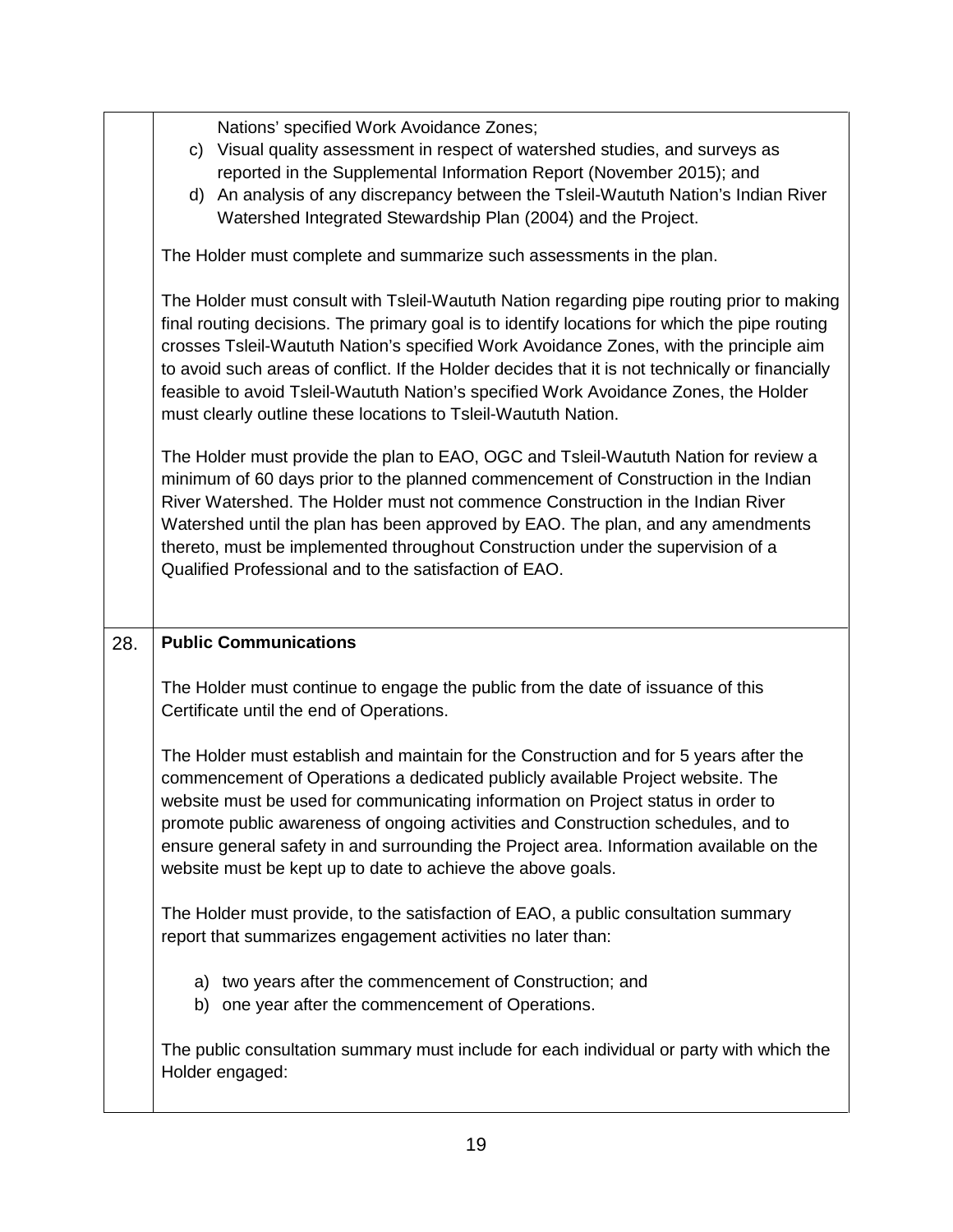|     | a) the name of the public member;                                                                                                                                                                                                                                                                                                                                                                                                                                                                                                     |
|-----|---------------------------------------------------------------------------------------------------------------------------------------------------------------------------------------------------------------------------------------------------------------------------------------------------------------------------------------------------------------------------------------------------------------------------------------------------------------------------------------------------------------------------------------|
|     | b) the methods(s), date(s), and location(s) of engagement activities;                                                                                                                                                                                                                                                                                                                                                                                                                                                                 |
|     | c) a summary of issues or concerns raised; and                                                                                                                                                                                                                                                                                                                                                                                                                                                                                        |
|     | d) the measures taken, or that will be taken, to address or respond to concerns, or<br>an explanation why no further action is required to respond to issues or concerns.                                                                                                                                                                                                                                                                                                                                                             |
| 29. | <b>Transfer of Certificate</b>                                                                                                                                                                                                                                                                                                                                                                                                                                                                                                        |
|     | a) Except as provided below, neither this Certificate nor any interest in it may be<br>transferred to any person.                                                                                                                                                                                                                                                                                                                                                                                                                     |
|     | b) This Certificate will be effectively transferred if the proposed Holder acknowledges<br>that, upon transfer, it will be responsible for complying with the conditions of the<br>Certificate, and both the proposed Holder and the Holder                                                                                                                                                                                                                                                                                           |
|     | i.<br>obtain consent for the transfer from the Executive Director;<br>apply under Section 19 of the Act for such amendments to this Certificate,<br>ii.<br>if any, as the Executive Director deems necessary to ensure compliance<br>with and enforceability of this Certificate and to otherwise reflect the<br>proposed transfer; and                                                                                                                                                                                               |
|     | iii.<br>confirm by written notice to the Executive Director, within 14 days of the<br>completion of all aspects of the transfer transaction other than this notice,<br>that the transfer has been completed.                                                                                                                                                                                                                                                                                                                          |
|     | (c) An interest in this Certificate may be transferred by way of a grant of security to<br>lenders or financers without consent.                                                                                                                                                                                                                                                                                                                                                                                                      |
|     | (d) A transfer of this Certificate to a trustee in bankruptcy, by a receiver or a trustee in<br>bankruptcy pursuant to a court approved sale, or as part of a court approved<br>arrangement under the Company Creditors Arrangement Act may occur without<br>consent.                                                                                                                                                                                                                                                                 |
|     | (e) If this Certificate is transferred without consent, the new and former Holder must<br>notify the Executive Director within 30 days of the transfer and apply within the<br>time specified by the Executive Director for any amendments to this Certificate<br>that the Executive Director deems necessary to ensure compliance with and<br>enforceability of this Certificate and to otherwise reflect the proposed transfer.                                                                                                     |
| 30. | <b>Transfer of Interest in Project</b>                                                                                                                                                                                                                                                                                                                                                                                                                                                                                                |
|     | Except in connection with the granting of security to Project lenders or financers,<br>a)<br>prior to the Holder transferring a significant interest in the Project, the Holder and<br>proposed transferee must:<br>obtain consent for the transfer from the Executive Director, and<br>İ.<br>ii.<br>apply under Section 19 of the Act for such amendments to this Certificate,<br>if any, as the Executive Director deems necessary to ensure compliance<br>with and enforceability of this Certificate and to otherwise reflect the |